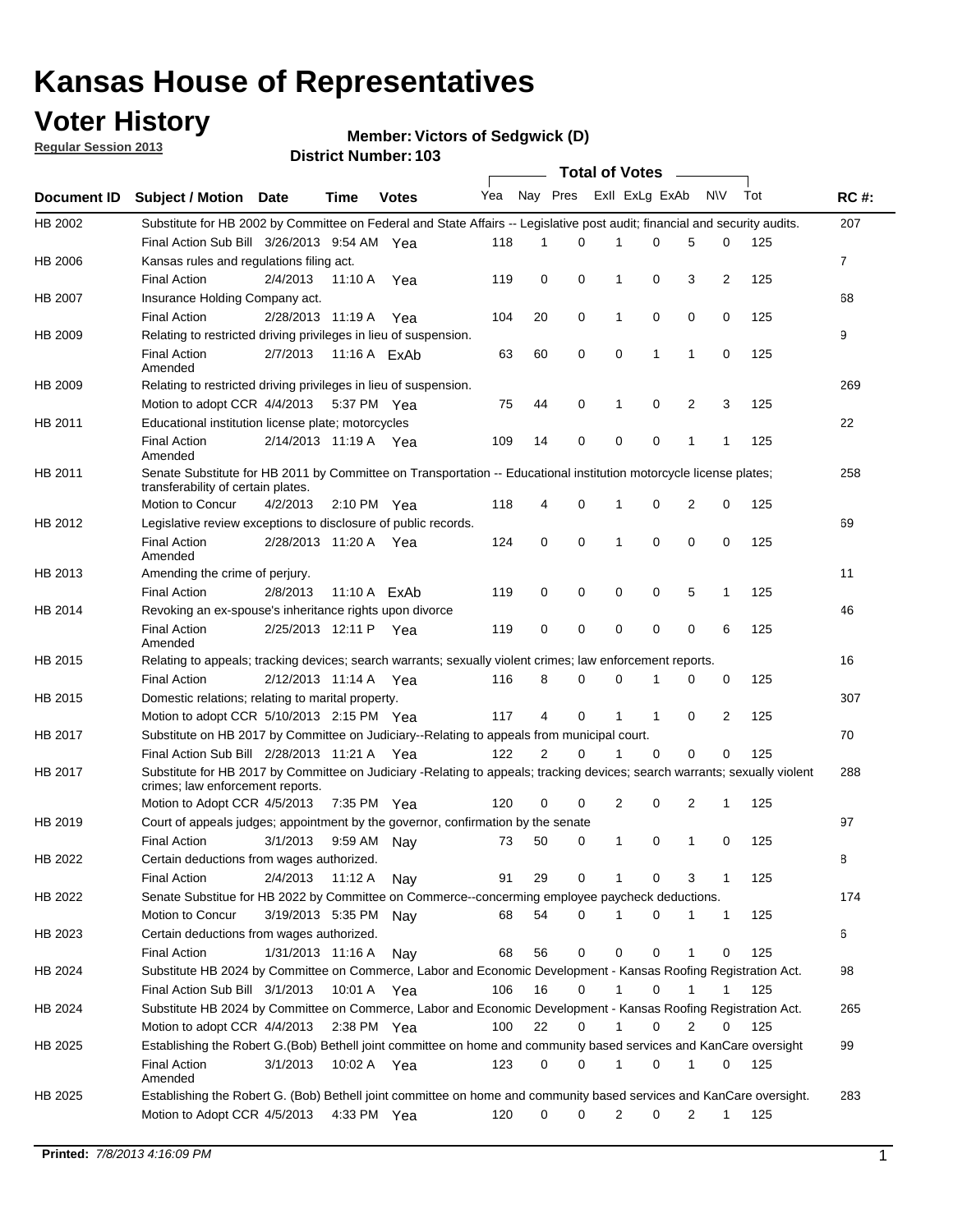## **Voter History**

**Member: Victors of Sedgwick (D)** 

**Regular Session 2013**

|             |                                                                                                                                                                                                                                                       |                       |         |                |     |                | <b>Total of Votes</b> |   |                |                |           |     |             |
|-------------|-------------------------------------------------------------------------------------------------------------------------------------------------------------------------------------------------------------------------------------------------------|-----------------------|---------|----------------|-----|----------------|-----------------------|---|----------------|----------------|-----------|-----|-------------|
| Document ID | <b>Subject / Motion Date</b>                                                                                                                                                                                                                          |                       | Time    | <b>Votes</b>   | Yea | Nay Pres       |                       |   | Exll ExLg ExAb |                | <b>NV</b> | Tot | <b>RC#:</b> |
| HB 2028     | Providing for venue in Shawnee County District Court in certain forfeiture proceedings                                                                                                                                                                |                       |         |                |     |                |                       |   |                |                |           |     | 12          |
|             | <b>Final Action</b><br>Amended                                                                                                                                                                                                                        | 2/8/2013              |         | 11:12 A $ExAb$ | 119 | 1              | $\Omega$              | 0 | 0              | 5              | 0         | 125 |             |
| HB 2028     | Providing for venue in Shawnee County District Court in certain forfeiture proceedings                                                                                                                                                                |                       |         |                |     |                |                       |   |                |                |           |     | 199         |
|             | Motion to Concur                                                                                                                                                                                                                                      | 3/25/2013 9:36 AM Yea |         |                | 120 | 0              | 0                     | 2 | 0              | 2              | 1         | 125 |             |
| HB 2030     | Creating wounded warrior deer hunting permits for injured combat veterans.                                                                                                                                                                            |                       |         |                |     |                |                       |   |                |                |           |     | 25          |
|             | <b>Final Action</b><br>Amended                                                                                                                                                                                                                        | 2/15/2013 11:16 A     |         | Yea            | 115 | 0              | 0                     | 2 | $\overline{2}$ | 3              | 3         | 125 |             |
| HB 2033     | Concerning the regulation of knives                                                                                                                                                                                                                   |                       |         |                |     |                |                       |   |                |                |           |     | 143         |
|             | <b>Final Action</b>                                                                                                                                                                                                                                   | 3/7/2013              | 12:12 P | Nav            | 93  | 28             | 0                     | 1 | 0              | 3              | 0         | 125 |             |
| HB 2033     | Concerning the regulation of knives.                                                                                                                                                                                                                  |                       |         |                |     |                |                       |   |                |                |           |     | 270         |
|             | Motion to adopt CCR 4/4/2013                                                                                                                                                                                                                          |                       | 5:43 PM | Nav            | 95  | 26             | 0                     |   | 0              | 3              | 0         | 125 |             |
| HB 2034     | Human trafficking; crimes of commercial sexual exploitation of a child, selling sexual relations, promoting the sale of sexual<br>relations and buying sexual relations; children in need of care; staff secure faciliies.                            |                       |         |                |     |                |                       |   |                |                |           |     | 17          |
|             | <b>Final Action</b><br>Amended                                                                                                                                                                                                                        | 2/12/2013 11:16 A Yea |         |                | 124 | $\Omega$       | 0                     | 0 | 1              | 0              | 0         | 125 |             |
| HB 2034     | S Sub for HB 2034 by Committee on Judiciary - Human trafficking; crimes of commercial sexual exploitation of a child, selling<br>sexual relations, promoting the sale of sexual relations and buying sexual relations; children in need of care;staff |                       |         |                |     |                |                       |   |                |                |           |     | 282         |
|             | Motion to Adopt CCR 4/5/2013 4:18 PM Yea                                                                                                                                                                                                              |                       |         |                | 120 | 0              | 0                     | 2 | 0              | $\overline{2}$ | 1         | 125 |             |
| HB 2035     | Cities; experience requirements for plumbers, electricians and certain mechanical contractors.                                                                                                                                                        |                       |         |                |     |                |                       |   |                |                |           |     | 29          |
|             | <b>Final Action</b>                                                                                                                                                                                                                                   | 2/18/2013 11:16 A     |         | Yea            | 117 | 2              | 0                     | 2 | 0              | 4              | 0         | 125 |             |
| HB 2037     | Public property; religious displays; other displays.                                                                                                                                                                                                  |                       |         |                |     |                |                       |   |                |                |           |     | 176         |
|             | <b>Final Action</b>                                                                                                                                                                                                                                   | 3/20/2013 10:27 A     |         | Yea            | 120 | 3              | 0                     | 1 | 0              | 1              | 0         | 125 |             |
| HB 2041     | Criminal history record information; definition; municipal court reporting; district court reporting.                                                                                                                                                 |                       |         |                |     |                |                       |   |                |                |           |     | 19          |
|             | <b>Final Action</b>                                                                                                                                                                                                                                   | 2/13/2013 11:23 A     |         | Yea            | 119 | 3              | 0                     | 0 | 0              | 3              | 0         | 125 |             |
| HB 2042     | Appraisal of property for taxation purposes; appeals; changes.                                                                                                                                                                                        |                       |         |                |     |                |                       |   |                |                |           |     | 158         |
|             | <b>Final Action</b><br>Amended                                                                                                                                                                                                                        | 3/18/2013 11:19 A     |         | Yea            | 109 | 12             | 0                     | 2 | 0              | $\overline{2}$ | 0         | 125 |             |
| HB 2043     | Aggravated battery; driving under the influence.                                                                                                                                                                                                      |                       |         |                |     |                |                       |   |                |                |           |     | 100         |
|             | <b>Final Action</b><br>Amended                                                                                                                                                                                                                        | 3/1/2013              |         | 10:03 A Yea    | 123 | 0              | 0                     |   | 0              | 1              | 0         | 125 |             |
| HB 2043     | Senate Substitute for HB 2043 by Committee on Judiciary - Attorney general; duties and responsibilities; notice of intent to<br>seek the death penalty.                                                                                               |                       |         |                |     |                |                       |   |                |                |           |     | 271         |
|             | Motion to adopt CCR 4/4/2013                                                                                                                                                                                                                          |                       |         | 5:48 PM Yea    | 121 | 0              | 0                     |   | 0              | 3              | 0         | 125 |             |
| HB 2044     | Increasing the penalty for a person who distributes a controlled substance that causes great bodily harm or death.                                                                                                                                    |                       |         |                |     |                |                       |   |                |                |           |     | 101         |
|             | <b>Final Action</b><br>Amended                                                                                                                                                                                                                        | 3/1/2013              | 10:05 A | Yea            | 112 | 11             | 0                     |   | 0              |                | 0         | 125 |             |
| HB 2047     | Requiring certain municipalities to vote to increase property tax revenues over previous year when such increase exceeds<br>inflation; publication.                                                                                                   |                       |         |                |     |                |                       |   |                |                |           |     | 186         |
|             | <b>Final Action</b><br>Amended                                                                                                                                                                                                                        | 3/21/2013 11:29 A Yea |         |                | 68  | 53             | 0                     |   | 0              | 3              | 0         | 125 |             |
| HB 2049     | Kansas department of agriculture; increasing certain fees and eliminating sunsets on various program fees.                                                                                                                                            |                       |         |                |     |                |                       |   |                |                |           |     | 59          |
|             | <b>Final Action</b><br>Amended                                                                                                                                                                                                                        | 2/27/2013 12:23 P Yea |         |                | 77  | 46             | 0                     | 1 | 0              | 1              | 0         | 125 |             |
| HB 2049     | Kansas department of agriculture; increasing certain fees; concerning sunsets on various program fees.                                                                                                                                                |                       |         |                |     |                |                       |   |                |                |           |     | 324         |
|             | Motion to adopt CCR 6/2/2013                                                                                                                                                                                                                          |                       | 12:28 A | Nay            | 45  | 64             | 0                     |   | 0              | 6              | 9         | 125 |             |
| HB 2050     | Agriculture; agricultural chemical registration; pesticide business liablity insurance; repeal of the Kansas agricultural liming<br>materials act.                                                                                                    |                       |         |                |     |                |                       |   |                |                |           |     | 60          |
|             | <b>Final Action</b><br>Amended                                                                                                                                                                                                                        | 2/27/2013 12:25 P     |         | Yea            | 103 | 20             | 0                     | 1 | 0              | 1              | 0         | 125 |             |
| HB 2051     | Substitute for HB 2051 by Committee on Agriculture and Natural Resources--Amending provisions relating to dams,<br>obstructions, sstreams and water flex accounts and transfer permits.                                                               |                       |         |                |     |                |                       |   |                |                |           |     | 50          |
|             | Final Action Sub Bill 2/26/2013 2:12 PM Yea                                                                                                                                                                                                           |                       |         |                | 117 | $\overline{c}$ | 0                     | 0 | 0              | 0              | 6         | 125 |             |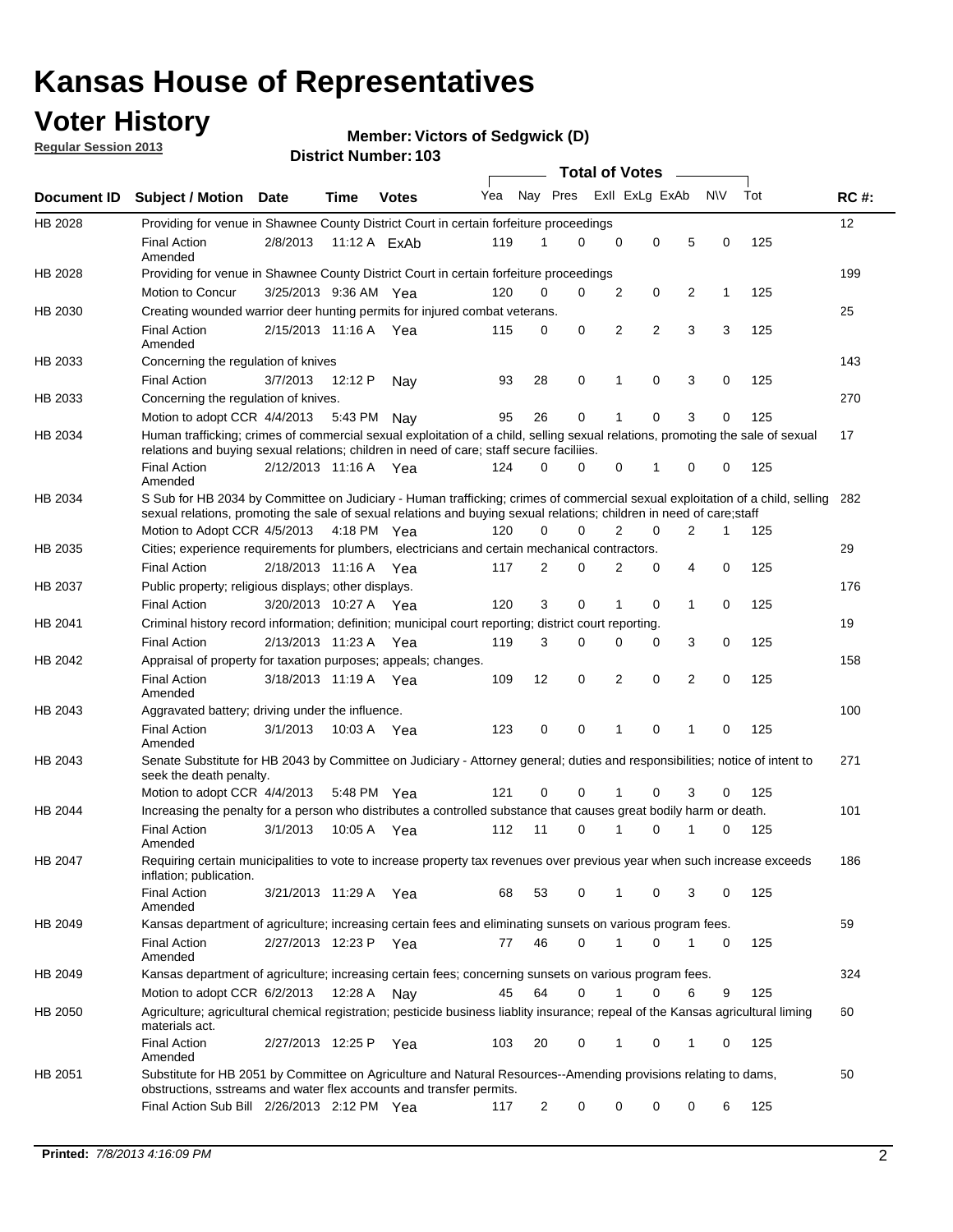## **Voter History**

**Member: Victors of Sedgwick (D)** 

**Regular Session 2013**

|             |                                                                                                                                                                                                                                          |                       |             |              |     |              |                         | <b>Total of Votes</b> |                |                | $\frac{1}{2}$  |                |     |             |
|-------------|------------------------------------------------------------------------------------------------------------------------------------------------------------------------------------------------------------------------------------------|-----------------------|-------------|--------------|-----|--------------|-------------------------|-----------------------|----------------|----------------|----------------|----------------|-----|-------------|
| Document ID | <b>Subject / Motion Date</b>                                                                                                                                                                                                             |                       | Time        | <b>Votes</b> | Yea |              | Nay Pres Exll ExLg ExAb |                       |                |                |                | <b>NV</b>      | Tot | <b>RC#:</b> |
| HB 2052     | Discharging a firearm inside or into a city; unlawful acts; exceptions.                                                                                                                                                                  |                       |             |              |     |              |                         |                       |                |                |                |                |     | 155         |
|             | <b>Final Action</b><br>Amended                                                                                                                                                                                                           | 3/14/2013 11:20 A Yea |             |              | 121 | 2            | 0                       |                       | 0              | 0              | 2              | 0              | 125 |             |
| HB 2052     | Senate Substitute for HB 2052 by Committee on Federal and State Affairs - Concerning firearms; personal and family<br>protection act; concealed handguns in public building; other changes; unlawful discharge of a firearm inside city. |                       |             |              |     |              |                         |                       |                |                |                |                |     | 300         |
|             | Motion to Adopt CCR 4/5/2013 10:24 P Yea                                                                                                                                                                                                 |                       |             |              | 104 | 16           |                         | $\Omega$              | 2              | 0              | $\overline{2}$ | $\mathbf{1}$   | 125 |             |
| HB 2055     | Personal and Familly Protection Act; public buildings; adequate security.                                                                                                                                                                |                       |             |              |     |              |                         |                       |                |                |                |                |     | 156         |
|             | <b>Final Action</b><br>Amended                                                                                                                                                                                                           | 3/14/2013 11:26 A     |             | Nay          | 84  | 38           |                         | 0                     | $\mathbf 0$    | 0              | 2              | 1              | 125 |             |
| HB 2057     | Concerning property taxation; relating to county appraisers; appointing interim appraiser.                                                                                                                                               |                       |             |              |     |              |                         |                       |                |                |                |                |     | 208         |
|             | <b>Final Action</b>                                                                                                                                                                                                                      | 3/26/2013 9:55 AM Yea |             |              | 119 | 0            | 0                       |                       | $\mathbf{1}$   | 0              | 5              | 0              | 125 |             |
| HB 2058     | Taxation of helium and certain other gases under mineral severance tax, and prohibition of certain refunds related thereto.                                                                                                              |                       |             |              |     |              |                         |                       |                |                |                |                |     | 159         |
|             | <b>Final Action</b>                                                                                                                                                                                                                      | 3/18/2013 11:21 A Yea |             |              | 119 | 2            | 0                       |                       | 2              | 0              | $\overline{2}$ | $\Omega$       | 125 |             |
| HB 2059     | Income tax deductions and modifications and severance tax exemptions; basis of partner's interest and shareholder's stock;<br>statutory clarification.                                                                                   |                       |             |              |     |              |                         |                       |                |                |                |                |     | 14          |
|             | <b>Final Action</b><br>Amended                                                                                                                                                                                                           | 2/11/2013 11:42 A     |             | Yea          | 122 | 2            | 0                       |                       | 0              | 0              | 1              | 0              | 125 |             |
| HB 2059     | Income tax deductions and modifications and severance tax exemptions; basis of partner's interest and shareholder's stock;<br>statutory clarification.                                                                                   |                       |             |              |     |              |                         |                       |                |                |                |                |     | 293         |
|             | Motion to Concur                                                                                                                                                                                                                         | 4/5/2013              | 8:14 PM     | Nav          | 0   | 120          | 0                       |                       | 2              | 0              | $\overline{2}$ | 1              | 125 |             |
| HB 2059     | Income tax rates, deductions and credits; rural opportunity zones; sales tax rates and distribution of revenue; severance tax;<br>and property tax exemptions for IRB property and property damaged by natural disaster.                 |                       |             |              |     |              |                         |                       |                |                |                |                |     | 322         |
|             | Motion to adopt CCR 6/2/2013                                                                                                                                                                                                             |                       | 12:11 A     | Nav          | 69  | 45           | 0                       |                       | 1              | 0              | 6              | 4              | 125 |             |
| HB 2060     | Prohibiting certain confined persons from receiving food sales tax refunds and homestead property tax refunds.                                                                                                                           |                       |             |              |     |              |                         |                       |                |                |                |                |     | 10          |
|             | <b>Final Action</b><br>Amended                                                                                                                                                                                                           | 2/7/2013              |             | 11:18 A ExAb | 123 | 0            | 0                       |                       | 0              | 1              | 1              | 0              | 125 |             |
| HB 2065     | Creating the crime of home improvement fraud.                                                                                                                                                                                            |                       |             |              |     |              |                         |                       |                |                |                |                |     | 20          |
|             | <b>Final Action</b><br>Amended                                                                                                                                                                                                           | 2/13/2013 11:26 A Yea |             |              | 106 | 16           | $\mathbf 0$             |                       | 0              | 0              | 3              | 0              | 125 |             |
| HB 2066     | Physical therapists; evaluation and treatment of patients.                                                                                                                                                                               |                       |             |              |     |              |                         |                       |                |                |                |                |     | 26          |
|             | <b>Final Action</b><br>Amended                                                                                                                                                                                                           | 2/15/2013 11:18 A Yea |             |              | 98  | 16           | 0                       |                       | 2              | $\overline{2}$ | 3              | 4              | 125 |             |
| HB 2067     | Board of nursing; assistant attorneys general.                                                                                                                                                                                           |                       |             |              |     |              |                         |                       |                |                |                |                |     | 15          |
|             | <b>Final Action</b>                                                                                                                                                                                                                      | 2/11/2013 11:44 A     |             | Yea          | 123 | 1            | $\mathbf 0$             |                       | $\mathbf 0$    | 0              | 1              | 0              | 125 |             |
| HB 2069     | Public policy; certain city ordinances and county resolutions declared void.                                                                                                                                                             |                       |             |              |     |              |                         |                       |                |                |                |                |     | 102         |
|             | <b>Final Action</b><br>Amended                                                                                                                                                                                                           | 3/1/2013              | 10:06 A     | Nav          | 92  | 31           | $\mathbf 0$             |                       | 1              | 0              | 1              | $\mathbf 0$    | 125 |             |
| HB 2069     | Public policy; certain city ordinances and county resolutions declared void.                                                                                                                                                             |                       |             |              |     |              |                         |                       |                |                |                |                |     | 292         |
|             | Motion to Concur                                                                                                                                                                                                                         | 4/5/2013              | 8:04 PM Nay |              | 88  | 32           | 0                       |                       | $\overline{2}$ | 0              | $\overline{2}$ | 1              | 125 |             |
| HB 2070     | Appearance bond conditions; surety and bounty hunter regulation.                                                                                                                                                                         |                       |             |              |     |              |                         |                       |                |                |                |                |     | 103         |
|             | <b>Final Action</b><br>Amended                                                                                                                                                                                                           | 3/1/2013              |             | 10:08 A Yea  | 122 | $\mathbf{1}$ | $\mathbf 0$             |                       | $\mathbf{1}$   | 0              | 1              | 0              | 125 |             |
| HB 2074     | Cities and counties; solid waste disposal areas; restrictions.                                                                                                                                                                           |                       |             |              |     |              |                         |                       |                |                |                |                |     | 139         |
|             | <b>Emergency Final</b><br><b>Action Amend</b>                                                                                                                                                                                            | 3/1/2013              |             | 1:11 PM Yea  | 102 | 19           | 0                       |                       | $\mathbf{1}$   | 0              | 1              | $\overline{2}$ | 125 |             |
| HB 2075     | Cities; qualifications and rehabilitation of abandoned property.                                                                                                                                                                         |                       |             |              |     |              |                         |                       |                |                |                |                |     | 61          |
|             | <b>Final Action</b><br>Amended                                                                                                                                                                                                           | 2/27/2013 12:27 P     |             | Yea          | 72  | 51           | 0                       |                       | 1              | 0              | 1              | 0              | 125 |             |
| HB 2077     | Granting professional licenses to military service members.<br><b>Final Action</b><br>Amended                                                                                                                                            | 2/26/2013 2:13 PM Yea |             |              | 119 | 0            |                         | 0                     | $\overline{2}$ | 0              | $\overline{2}$ | 2              | 125 | 51          |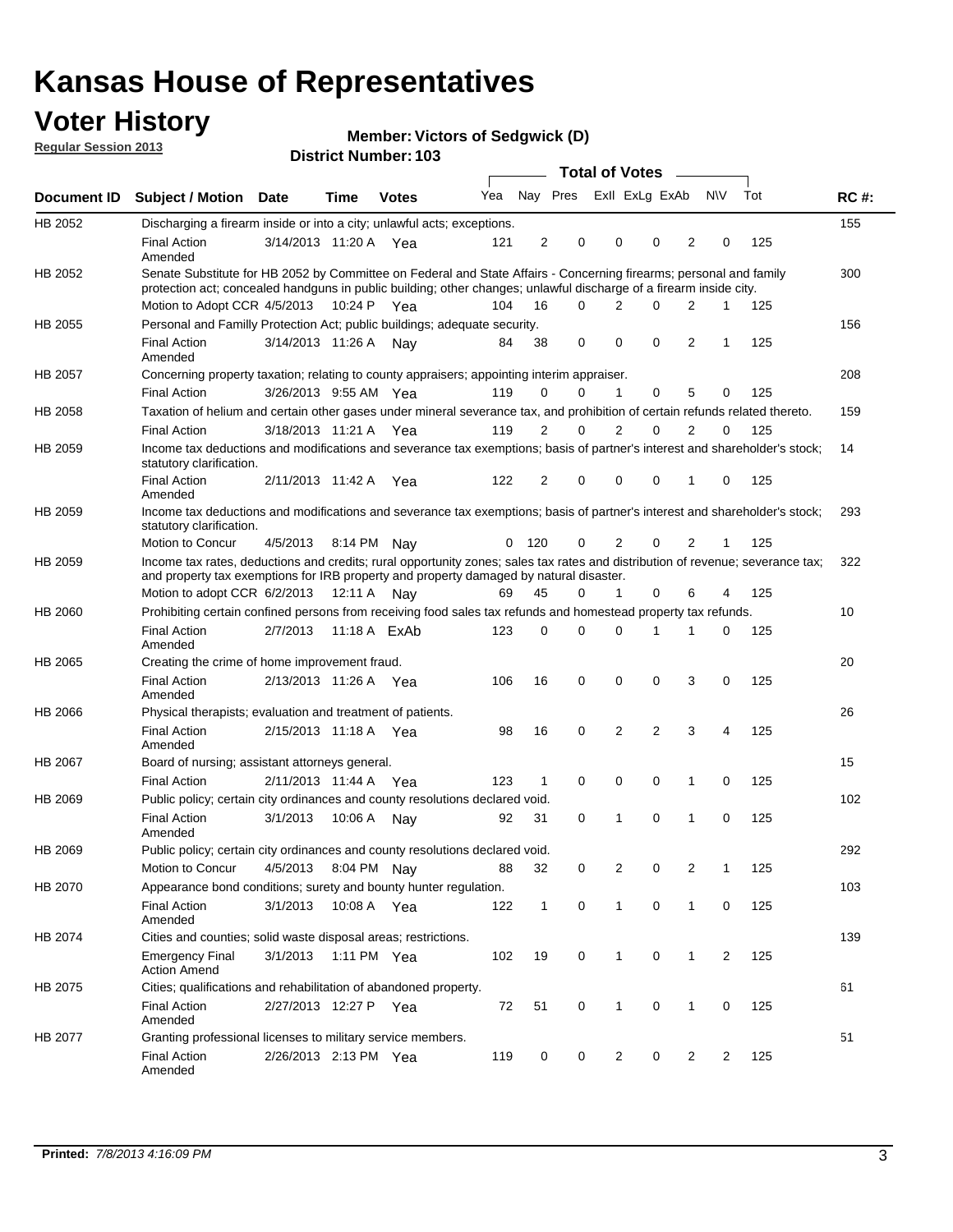## **Voter History**

**Member: Victors of Sedgwick (D)** 

**Regular Session 2013**

|                    |                                                                                                                                                                                                       |                       |               | טטו דיסעוווואפו ויטו |              |              |   | <b>Total of Votes</b> |             | $\sim$         |             |     |             |
|--------------------|-------------------------------------------------------------------------------------------------------------------------------------------------------------------------------------------------------|-----------------------|---------------|----------------------|--------------|--------------|---|-----------------------|-------------|----------------|-------------|-----|-------------|
| <b>Document ID</b> | <b>Subject / Motion Date</b>                                                                                                                                                                          |                       | <b>Time</b>   | <b>Votes</b>         | Yea Nay Pres |              |   | Exll ExLg ExAb        |             |                | <b>NV</b>   | Tot | <b>RC#:</b> |
| HB 2078            | Authorizing certain licensing boards to accept education, training or experience completed in the military towards licensure in<br>this state.                                                        |                       |               |                      |              |              |   |                       |             |                |             |     | 52          |
|                    | <b>Final Action</b><br>Amended                                                                                                                                                                        | 2/26/2013 2:14 PM Yea |               |                      | 119          | 0            | 0 | 2                     | 0           | 2              | 2           | 125 |             |
| HB 2078            | Authorizing certain licensing boards to accept education, training or experience of military service members towards obtaining 275<br>licensure in this state.                                        |                       |               |                      |              |              |   |                       |             |                |             |     |             |
|                    | Motion to adopt CCR 4/5/2013                                                                                                                                                                          |                       | 11:42 A       | Yea                  | 120          | 0            | 0 | $\overline{2}$        | 0           | 3              | 0           | 125 |             |
| HB 2081            | Forfeiture of property related to violations of certain criminal acts.                                                                                                                                |                       |               |                      |              |              |   |                       |             |                |             |     | 18          |
|                    | <b>Final Action</b><br>Amended                                                                                                                                                                        | 2/12/2013 11:17 A Yea |               |                      | 124          | 0            | 0 | $\Omega$              | 1           | 0              | 0           | 125 |             |
| HB 2081            | Forfeiture of property related to violations of certain criminal acts.                                                                                                                                |                       |               |                      |              |              |   |                       |             |                |             |     | 306         |
|                    | Motion to adopt CCR 5/10/2013 10:38 A                                                                                                                                                                 |                       |               | Yea                  | 121          | 0            | 0 | 1                     | 1           | 2              | 0           | 125 |             |
| HB 2083            | Public employees relations boards; assessment of certain costs.                                                                                                                                       |                       |               |                      |              |              |   |                       |             |                |             |     | 104         |
|                    | <b>Final Action</b><br>Amended                                                                                                                                                                        | 3/1/2013              | 10:09 A       | Nay                  | 87           | 36           | 0 | 1                     | $\mathbf 0$ | 1              | $\mathbf 0$ | 125 |             |
| HB 2084            | Tax credits for community services contributions; youth apprenticeship and entrepreneurship.                                                                                                          |                       |               |                      |              |              |   |                       |             |                |             |     | 105         |
|                    | <b>Final Action</b><br>Amended                                                                                                                                                                        | 3/1/2013              | 10:11 A       | Yea                  | 120          | 3            | 0 | 1                     | $\mathbf 0$ | 1              | 0           | 125 |             |
| HB 2084            | Tax credits for community services contributions; youth apprenticeship and entrepreneurship.                                                                                                          |                       |               |                      |              |              |   |                       |             |                |             |     | 316         |
|                    | Sub Motion to Concur 5/24/2013 9:33 AM Nav                                                                                                                                                            |                       |               |                      | 5            | - 109        | 0 |                       | 0           | 9              | 1           | 125 |             |
| HB 2086            | Eligible infrastructure costs for tax increment financing and community improvement districts; bond repayment tax revenue<br>pledge requirements.                                                     |                       |               |                      |              |              |   |                       |             |                |             |     | 160         |
|                    | <b>Final Action</b>                                                                                                                                                                                   | 3/18/2013 11:24 A     |               | Nav                  | 61           | 60           | 0 | 2                     | 0           | $\overline{2}$ | 0           | 125 |             |
| HB 2086            | Eligible infrastructure costs for tax increment financing and community improvement districts; bond repayment tax revenue<br>pledge requirements.                                                     |                       |               |                      |              |              |   |                       |             |                |             |     | 173         |
|                    | <b>Final Action</b>                                                                                                                                                                                   | 3/19/2013 5:25 PM     |               | Nav                  | 81           | 41           | 0 | 1                     | 0           | 1              | 1           | 125 |             |
| HB 2091            | Publication of delinguent personal property tax statements.                                                                                                                                           |                       |               |                      |              |              |   |                       |             |                |             |     | 161         |
|                    | <b>Final Action</b><br>Amended                                                                                                                                                                        | 3/18/2013 11:25 A     |               | Yea                  | 81           | 40           | 0 | 2                     | 0           | $\overline{2}$ | 0           | 125 |             |
| HB 2093            | Amending the crime of identity theft.                                                                                                                                                                 |                       |               |                      |              |              |   |                       |             |                |             |     | 106         |
|                    | <b>Final Action</b><br>Amended                                                                                                                                                                        | 3/1/2013              | 10:12 A       | Yea                  | 123          | 0            | 0 | 1                     | $\Omega$    | 1              | 0           | 125 |             |
| HB 2093            | Senate Substitute for HB 2093 by Committee on Judiciary - Identity theft and identity fraud; unlawful acts concerning<br>computers; DNA testing and exculpatory evidence; murder in the first degree. |                       |               |                      |              |              |   |                       |             |                |             |     | 289         |
|                    | Motion to Adopt CCR 4/5/2013 7:49 PM Yea                                                                                                                                                              |                       |               |                      | 118          | 2            | 0 | 2                     | 0           | 2              | 1           | 125 |             |
| HB 2094            | Student electronic privacy at public and private postsecondary educational institutions.                                                                                                              |                       |               |                      |              |              |   |                       |             |                |             |     | 164         |
|                    | <b>Final Action</b><br>Amended                                                                                                                                                                        | 3/19/2013 10:33 A     |               | Yea                  | 123          | 0            | 0 | 1                     | 0           | 1              | 0           | 125 |             |
| HB 2096            | Local governmental entities and investment of public moneys.                                                                                                                                          |                       |               |                      |              |              |   |                       |             |                |             |     | 23          |
|                    | <b>Final Action</b>                                                                                                                                                                                   | 2/14/2013 11:21 A     |               | Yea                  | 123          | 0            | 0 | 0                     | 0           | 1              | 1           | 125 |             |
| HB 2099            | Insurance- updating certain statutory references.                                                                                                                                                     |                       |               |                      |              |              |   |                       |             |                |             |     | 71          |
|                    | <b>Final Action</b><br>Amended                                                                                                                                                                        | 2/28/2013 11:23 A     |               | Yea                  | 124          | 0            | 0 | 1                     | 0           | 0              | 0           | 125 |             |
| HB 2101            | Interstate transmission siting compact.                                                                                                                                                               |                       |               |                      |              |              |   |                       |             |                |             |     | 209         |
|                    | <b>Final Action</b><br>Amended                                                                                                                                                                        | 3/26/2013 9:56 AM Yea |               |                      | 118          | $\mathbf{1}$ | 0 | 1                     | 0           | 5              | 0           | 125 |             |
| HB 2105            | Substitute HB 2105 by Committee on Commerce, Labor and Economic Development - Employment security law.                                                                                                |                       |               |                      |              |              |   |                       |             |                |             |     | 107         |
|                    | Final Action Sub Bill 3/1/2013                                                                                                                                                                        |                       | 10:13 A Nay   |                      | 88           | 35           | 0 |                       | 0           | 1              | 0           | 125 |             |
| HB 2105            | Substitute HB 2105 by Committee on Commerce, Labor and Economic Development - Employment security law.                                                                                                |                       |               |                      |              |              |   |                       |             |                |             |     | 298         |
|                    | Motion to adopt CCR 4/5/2013                                                                                                                                                                          |                       | 9:46 PM Nay   |                      | 89           | 31           | 0 | 2                     | 0           | 2              | 1           | 125 |             |
| HB 2106            | Portable electronics insurance act.                                                                                                                                                                   |                       |               |                      |              |              |   |                       |             |                |             |     | 133         |
|                    | <b>Emergency Final</b><br>Action                                                                                                                                                                      | 3/1/2013              | 1:03 PM $Yea$ |                      | 117          | 4            | 0 | $\mathbf{1}$          | 0           | $\mathbf{1}$   | 2           | 125 |             |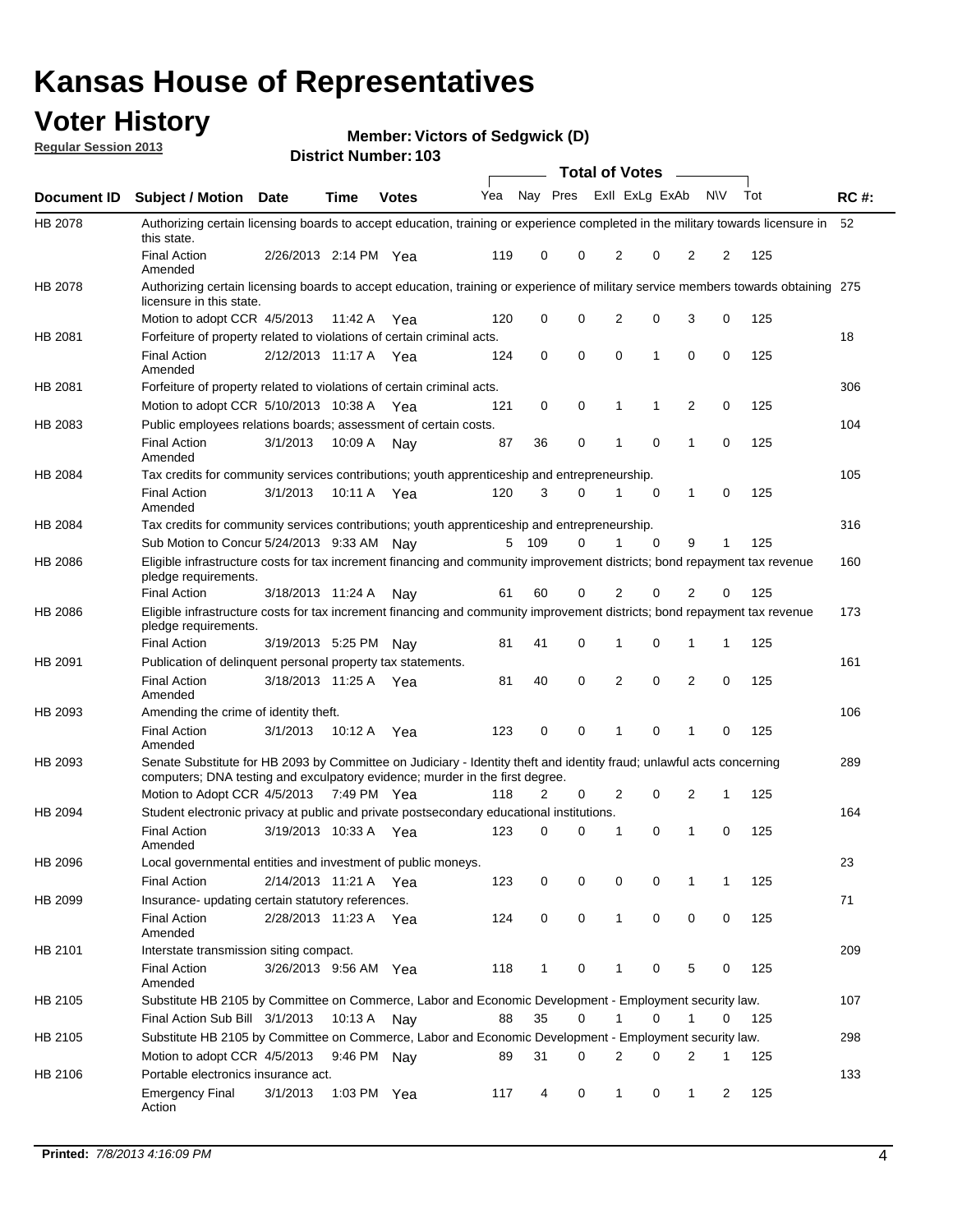## **Voter History**

**Member: Victors of Sedgwick (D)** 

**Regular Session 2013**

|             |                                                                                                                                                                                                                                                                      |                       |                       |              |     |                | <b>Total of Votes</b> |                |   | $\frac{1}{2}$  |                |     |             |
|-------------|----------------------------------------------------------------------------------------------------------------------------------------------------------------------------------------------------------------------------------------------------------------------|-----------------------|-----------------------|--------------|-----|----------------|-----------------------|----------------|---|----------------|----------------|-----|-------------|
| Document ID | Subject / Motion Date                                                                                                                                                                                                                                                |                       | Time                  | <b>Votes</b> | Yea | Nay Pres       |                       | Exll ExLg ExAb |   |                | <b>NV</b>      | Tot | <b>RC#:</b> |
| HB 2107     | Insurance; enacting the electronic notice and document act.                                                                                                                                                                                                          |                       |                       |              |     |                |                       |                |   |                |                |     | 134         |
|             | <b>Emergency Final</b><br><b>Action Amend</b>                                                                                                                                                                                                                        | 3/1/2013              |                       | 1:04 PM Yea  | 121 | 0              | 0                     | 1              | 0 | 1              | 2              | 125 |             |
| HB 2107     | Insurance; enacting the electronic notice and document act, return of premiums separate from the notice of adverse<br>underwriting decision, statutory updates, uninsurable health plan increase in lifetime limit, mandate lite, certain company<br>dividend plans. |                       |                       |              |     |                |                       |                |   |                |                |     | 281         |
|             | Motion to Adopt CCR 4/5/2013                                                                                                                                                                                                                                         |                       | 4:06 PM               | Nav          | 69  | 50             | 0                     | 2              | 0 | 3              | 1              | 125 |             |
| HB 2109     | School finance; military pupil count.                                                                                                                                                                                                                                |                       |                       |              |     |                |                       |                |   |                |                |     | 108         |
|             | <b>Final Action</b>                                                                                                                                                                                                                                                  | 3/1/2013              | 10:15 A               | Yea          | 104 | 19             | 0                     | 1              | 0 | $\mathbf{1}$   | 0              | 125 |             |
| HB 2109     | Enacting the Kansas children's protection act.                                                                                                                                                                                                                       |                       |                       |              |     |                |                       |                |   |                |                |     | 277         |
|             | Motion to Adopt CCR 4/5/2013                                                                                                                                                                                                                                         |                       | 12:31 P Yea           |              | 116 | $\overline{2}$ | 0                     | 2              | 0 | 3              | $\overline{2}$ | 125 |             |
| HB 2112     | Campaign finance; transfer of campaign money to another candidacy.                                                                                                                                                                                                   |                       |                       |              |     |                |                       |                |   |                |                |     | 72          |
|             | <b>Final Action</b><br>Amended                                                                                                                                                                                                                                       |                       | 2/28/2013 11:25 A Yea |              | 95  | 29             | 0                     | 1              | 0 | 0              | 0              | 125 |             |
| HB 2114     | Debt setoff; collection assistance fee.                                                                                                                                                                                                                              |                       |                       |              |     |                |                       |                |   |                |                |     | 21          |
|             | <b>Final Action</b>                                                                                                                                                                                                                                                  | 2/13/2013 11:34 A     |                       | Yea          | 90  | 32             | 0                     | 0              | 0 | 3              | 0              | 125 |             |
| HB 2115     | Relating to the employment of retired judges and justices.                                                                                                                                                                                                           |                       |                       |              |     |                |                       |                |   |                |                |     | 73          |
|             | <b>Final Action</b>                                                                                                                                                                                                                                                  | 2/28/2013 11:27 A     |                       | Yea          | 124 | 0              | 0                     | 1              | 0 | 0              | 0              | 125 |             |
| HB 2115     | Courts; employment of retired judges and justices; court debt setoff.                                                                                                                                                                                                |                       |                       |              |     |                |                       |                |   |                |                |     | 309         |
|             | Motion to Adopt CCR 5/14/2013 2:14 PM Yea                                                                                                                                                                                                                            |                       |                       |              | 100 | 13             | 0                     | 1              | 0 | 9              | 2              | 125 |             |
| HB 2118     | Preservation of historic property; environs authority deleted.                                                                                                                                                                                                       |                       |                       |              |     |                |                       |                |   |                |                |     | 62          |
|             | <b>Final Action</b>                                                                                                                                                                                                                                                  |                       | 2/27/2013 12:30 P     | Yea          | 99  | 24             | 0                     | 1              | 0 | 1              | 0              | 125 |             |
| HB 2120     | Updating provisions relating to the Kansas bureau of investigations DNA database.                                                                                                                                                                                    |                       |                       |              |     |                |                       |                |   |                |                |     | 109         |
|             | <b>Final Action</b><br>Amended                                                                                                                                                                                                                                       | 3/1/2013              | 10:16 A               | Yea          | 121 | 2              | 0                     | 1              | 0 | 1              | 0              | 125 |             |
| HB 2120     | Updating provisions relating to DNA collection and DNA evidence; amending the definition of a bet for purposes of the Kansas 302<br>criminal code; sentencing for possession of a firearm during a drug felony                                                       |                       |                       |              |     |                |                       |                |   |                |                |     |             |
|             | Motion to adopt CCR 5/9/2013 11:32 A Yea                                                                                                                                                                                                                             |                       |                       |              | 74  | 49             | 0                     |                | 0 | 1              | 0              | 125 |             |
| HB 2122     | Real estate brokers and salespersons; licensing requirements; sales transaction requirements.                                                                                                                                                                        |                       |                       |              |     |                |                       |                |   |                |                |     | 37          |
|             | <b>Final Action</b><br>Amended                                                                                                                                                                                                                                       | 2/20/2013 11:13 A Yea |                       |              | 121 | 1              | $\Omega$              |                | 0 | $\overline{2}$ | 0              | 125 |             |
| HB 2125     | Increasing real estate broker's and salesperson's license fees.                                                                                                                                                                                                      |                       |                       |              |     |                |                       |                |   |                |                |     | 38          |
|             | <b>Final Action</b>                                                                                                                                                                                                                                                  | 2/20/2013 12:16 P     |                       | Nay          | 71  | 50             | 1                     | 0              | 0 | 0              | 3              | 125 |             |
| HB 2128     | Open records act; exceptions.<br><b>Final Action</b><br>Amended                                                                                                                                                                                                      | 2/28/2013 11:28 A     |                       | Yea          | 124 | 0              | 0                     | 1              | 0 | 0              | 0              | 125 | 74          |
| HB 2128     | Open records act; exceptions.                                                                                                                                                                                                                                        |                       |                       |              |     |                |                       |                |   |                |                |     | 259         |
|             | Motion to Concur                                                                                                                                                                                                                                                     | 4/3/2013              | 10:29 A               | Yea          | 119 | 0              | 0                     | 1              | 0 | 3              | 2              | 125 |             |
| HB 2130     | Elections; petition circulators.                                                                                                                                                                                                                                     |                       |                       |              |     |                |                       |                |   |                |                |     | 30          |
|             | <b>Final Action</b>                                                                                                                                                                                                                                                  | 2/18/2013 11:17 A     |                       | Yea          | 118 | $\mathbf{1}$   | 0                     | $\overline{c}$ | 0 | 4              | 0              | 125 |             |
| HB 2135     | Property tax exemption; military housing.                                                                                                                                                                                                                            |                       |                       |              |     |                |                       |                |   |                |                |     | 162         |
|             | <b>Final Action</b>                                                                                                                                                                                                                                                  | 3/18/2013 11:27 A     |                       | Yea          | 117 | 4              | 0                     | $\overline{2}$ | 0 | 2              | 0              | 125 |             |
| HB 2138     | Repealing statutes related to oil and gas.                                                                                                                                                                                                                           |                       |                       |              |     |                |                       |                |   |                |                |     | 53          |
|             | <b>Final Action</b><br>Amended                                                                                                                                                                                                                                       | 2/26/2013 2:16 PM     |                       | Yea          | 119 | 0              | 0                     | $\overline{2}$ | 0 | $\overline{2}$ | $\overline{2}$ | 125 |             |
| HB 2139     | Canceled warrants.                                                                                                                                                                                                                                                   |                       |                       |              |     |                |                       |                |   |                |                |     | 75          |
|             | <b>Final Action</b><br>Amended                                                                                                                                                                                                                                       | 2/28/2013 11:30 A     |                       | Nay          | 99  | 25             | 0                     | $\mathbf{1}$   | 0 | 0              | 0              | 125 |             |
| HB 2139     | Canceled warrants.                                                                                                                                                                                                                                                   |                       |                       |              |     |                |                       |                |   |                |                |     | 266         |
|             | Motion to Concur                                                                                                                                                                                                                                                     | 4/4/2013              | 2:40 PM               | Nay          | 114 | 8              | 0                     | 1              | 0 | 2              | 0              | 125 |             |
| HB 2140     | Repealing K.S.A. 72-60b03                                                                                                                                                                                                                                            |                       |                       |              |     |                |                       |                |   |                |                |     | 39          |
|             | <b>Final Action</b>                                                                                                                                                                                                                                                  |                       | 2/20/2013 12:17 P     | Yea          | 122 | 0              | 0                     | 0              | 0 | 0              | 3              | 125 |             |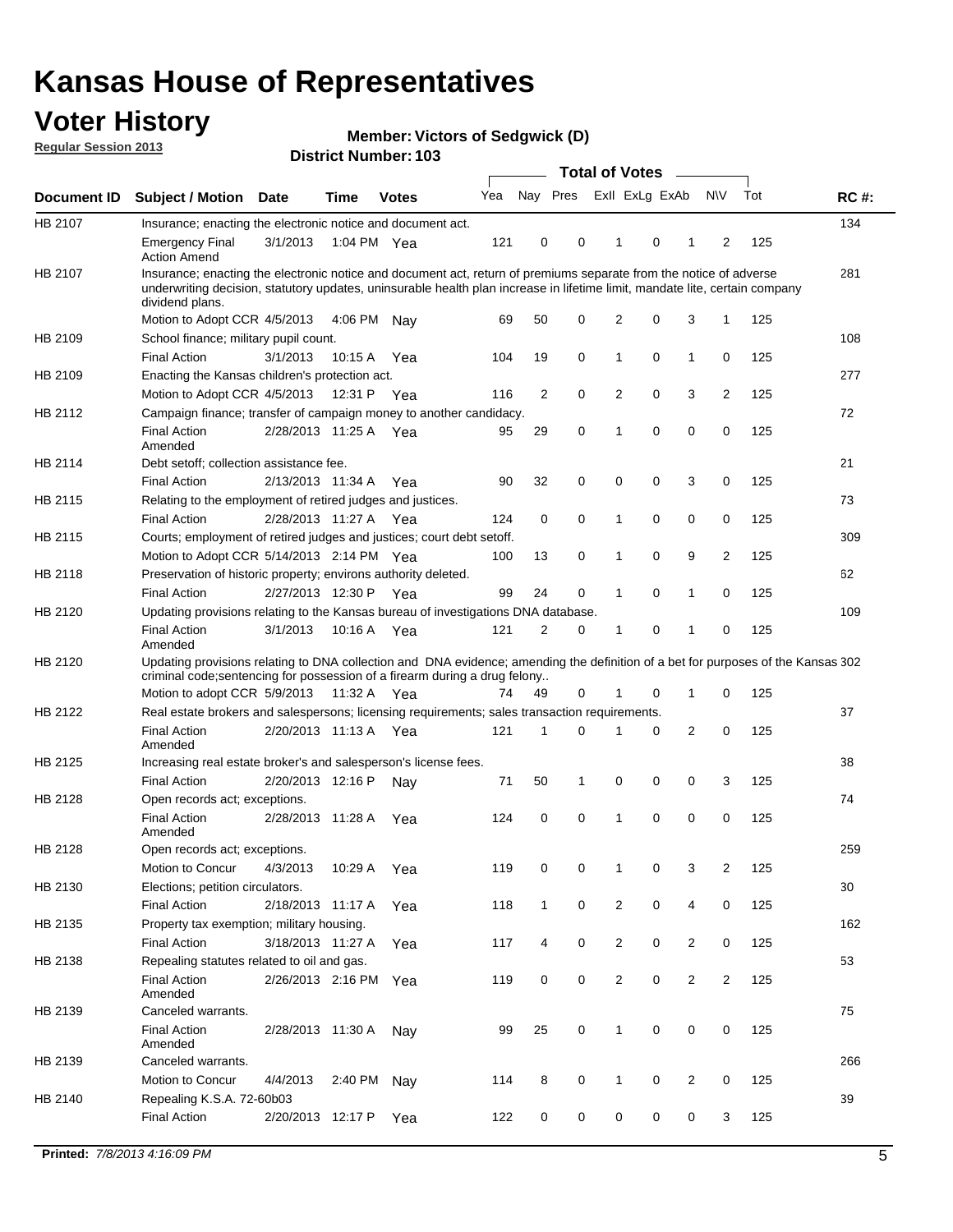## **Voter History**

**Member: Victors of Sedgwick (D)** 

**Regular Session 2013**

|             |                                                                                                                                              |          |                       |              |     |             | <b>Total of Votes</b>   |              |   | $\sim$         |           |     |             |
|-------------|----------------------------------------------------------------------------------------------------------------------------------------------|----------|-----------------------|--------------|-----|-------------|-------------------------|--------------|---|----------------|-----------|-----|-------------|
| Document ID | <b>Subject / Motion Date</b>                                                                                                                 |          | Time                  | <b>Votes</b> | Yea |             | Nay Pres ExII ExLg ExAb |              |   |                | <b>NV</b> | Tot | <b>RC#:</b> |
| HB 2141     | Repealer; elections process for certain unified school districts.                                                                            |          |                       |              |     |             |                         |              |   |                |           |     | 24          |
|             | <b>Final Action</b>                                                                                                                          |          | 2/14/2013 11:23 A Yea |              | 123 | 0           | 0                       | 0            | 0 | 1              | 1         | 125 |             |
| HB 2142     | Certain educational statutes concerning USD land transfers and higher education loan and grant programs.                                     |          |                       |              |     |             |                         |              |   |                |           |     | 40          |
|             | <b>Final Action</b>                                                                                                                          |          | 2/20/2013 12:19 P Yea |              | 122 | 0           | 0                       | $\Omega$     | 0 | $\Omega$       | 3         | 125 |             |
| HB 2143     | Repealing outdated provisions relating to the purchase of certain real estate by the department of corrections.                              |          |                       |              |     |             |                         |              |   |                |           |     | 34          |
|             | <b>Final Action</b>                                                                                                                          |          | 2/20/2013 11:09 A Yea |              | 122 | 0           | 0                       | 1            | 0 | $\overline{2}$ | 0         | 125 |             |
| HB 2144     | Repealing unnecessary statutes relating to juveniles.                                                                                        |          |                       |              |     |             |                         |              |   |                |           |     | 76          |
|             | <b>Final Action</b>                                                                                                                          |          | 2/28/2013 11:32 A Yea |              | 124 | $\mathbf 0$ | 0                       | 1            | 0 | 0              | 0         | 125 |             |
| HB 2145     | Repealing K.S.A. 75-5028; concerning the sale of real estate by the secretary of transportation.                                             |          |                       |              |     |             |                         |              |   |                |           |     | 35          |
|             | <b>Final Action</b>                                                                                                                          |          | 2/20/2013 11:11 A Yea |              | 122 | 0           | 0                       | 1            | 0 | 2              | 0         | 125 |             |
| HB 2146     | Repealing the cancer drug repository program K.S.A. 2012 Supp. 65-1664 through 65-1667 and amending K.S.A. 2012 Supp. 77<br>65-1636.         |          |                       |              |     |             |                         |              |   |                |           |     |             |
|             | <b>Final Action</b>                                                                                                                          |          | 2/28/2013 11:33 A     | Yea          | 124 | 0           | 0                       | 1            | 0 | 0              | 0         | 125 |             |
| HB 2147     | Repealer; use of metric system on certain road signs and markers, moving of heavy vehicles on bridges or culverts, interstate 94<br>bridges. |          |                       |              |     |             |                         |              |   |                |           |     |             |
|             | <b>Final Action</b>                                                                                                                          | 3/1/2013 |                       | 9:52 AM Yea  | 123 | 0           | 0                       |              | 0 | 1              | 0         | 125 |             |
| HB 2148     | Repealers; postsecondary education scholarship provisions.                                                                                   |          |                       |              |     |             |                         |              |   |                |           |     | 41          |
|             | <b>Final Action</b>                                                                                                                          |          | 2/20/2013 12:21 P     | Nav          | 106 | 16          | 0                       | $\mathbf 0$  | 0 | 0              | 3         | 125 |             |
| HB 2149     | Repealers; postsecondary education student loans and tuition grants.                                                                         |          |                       |              |     |             |                         |              |   |                |           |     | 42          |
|             | <b>Final Action</b>                                                                                                                          |          | 2/20/2013 12:22 P     | Nay          | 108 | 14          | 0                       | 0            | 0 | $\Omega$       | 3         | 125 |             |
| HB 2149     | Repealing a \$500,000 transfer from highway patrol training center fund to the state general fund.                                           |          |                       |              |     |             |                         |              |   |                |           |     | 314         |
|             | Motion to Concur                                                                                                                             |          | 5/23/2013 10:22 A Yea |              | 113 | 0           | 0                       |              | 0 | 8              | 3         | 125 |             |
| HB 2150     | Repealers; workforce development loan program act.                                                                                           |          |                       |              |     |             |                         |              |   |                |           |     | 78          |
|             | <b>Final Action</b>                                                                                                                          |          | 2/28/2013 11:34 A     | Nav          | 94  | 30          | 0                       | 1            | 0 | 0              | 0         | 125 |             |
| HB 2150     | Senate Substitute for HB 2150 by Committee on Commerce--Concerning the Kansas employment first oversight commission.                         |          |                       |              |     |             |                         |              |   |                |           |     | 267         |
|             | Motion to Concur                                                                                                                             |          | 4/4/2013 2:44 PM Nay  |              | 110 | 12          | 0                       | 1            | 0 | 2              | 0         | 125 |             |
| HB 2151     | Repealers; report on medically underserved areas of the state.                                                                               |          |                       |              |     |             |                         |              |   |                |           |     | 63          |
|             | <b>Final Action</b>                                                                                                                          |          | 2/27/2013 12:31 P     | Yea          | 123 | 0           | 0                       | 1            | 0 | 1              | 0         | 125 |             |
| HB 2152     | Repealer: uniform land sales practices act.                                                                                                  |          |                       |              |     |             |                         |              |   |                |           |     | 36          |
|             | <b>Final Action</b>                                                                                                                          |          | 2/20/2013 11:12 A     | Yea          | 122 | 0           | 0                       | 1            | 0 | 2              | 0         | 125 |             |
| HB 2153     | Unused medications act; dontating entities.                                                                                                  |          |                       |              |     |             |                         |              |   |                |           |     | 64          |
|             | <b>Final Action</b><br>Amended                                                                                                               |          | 2/27/2013 12:33 P     | Yea          | 123 | 0           | 0                       | 1            | 0 | $\mathbf{1}$   | 0         | 125 |             |
| HB 2154     | Senate Substitute for HB 2154 by Committee on Public Health and Welfare--Cosmetology; relating to licensure and renewal of 31                |          |                       |              |     |             |                         |              |   |                |           |     |             |
|             | persons, salons and clinics.<br><b>Final Action</b><br>Amended                                                                               |          | 2/18/2013 11:19 A     | Yea          | 119 | 0           | 0                       | 2            | 0 | 4              | 0         | 125 |             |
| HB 2155     | Cosmetology; relating to licensure and renewal.                                                                                              |          |                       |              |     |             |                         |              |   |                |           |     | 32          |
|             | <b>Final Action</b><br>Amended                                                                                                               |          | 2/18/2013 11:21 A Yea |              | 119 | 0           | 0                       | 2            | 0 |                | 0         | 125 |             |
| HB 2156     | Repealers; school finance; area vocational school fund; local effort as applied to U.S.D. No. 450                                            |          |                       |              |     |             |                         |              |   |                |           |     | 43          |
|             | <b>Final Action</b>                                                                                                                          |          | 2/20/2013 12:23 P     | Yea          | 122 | 0           | 0                       | 0            | 0 | 0              | 3         | 125 |             |
| HB 2160     | Quality care assessment on skilled nursing care facilities.                                                                                  |          |                       |              |     |             |                         |              |   |                |           |     | 144         |
|             | <b>Final Action</b>                                                                                                                          | 3/7/2013 |                       | 12:13 P Yea  | 100 | 21          | 0                       | 1            | 0 | 3              | 0         | 125 |             |
| HB 2162     | Prohibition on use of state appropriated moneys to lobby relating to gun control at federal, state and local ogvernment level.               |          |                       |              |     |             |                         |              |   |                |           |     | 79          |
|             | <b>Final Action</b><br>Amended                                                                                                               |          | 2/28/2013 11:36 A Yea |              | 120 | 4           | 0                       | 1            | 0 | 0              | 0         | 125 |             |
| HB 2162     | Prohibition on use of state appropriated moneys to lobby at federal, state and local government levels relating to gun control.              |          |                       |              |     |             |                         |              |   |                |           |     | 312         |
|             | Motion to adopt CCR 5/21/2013 2:52 PM Nay                                                                                                    |          |                       |              | 83  | 28          | 0                       |              | 0 | 13             | 0         | 125 |             |
| HB 2163     | Relating to garnishment proceedings.                                                                                                         |          |                       |              |     |             |                         |              |   |                |           |     | 80          |
|             | <b>Final Action</b>                                                                                                                          |          | 2/28/2013 11:37 A     | Yea          | 124 | 0           | 0                       | $\mathbf{1}$ | 0 | 0              | 0         | 125 |             |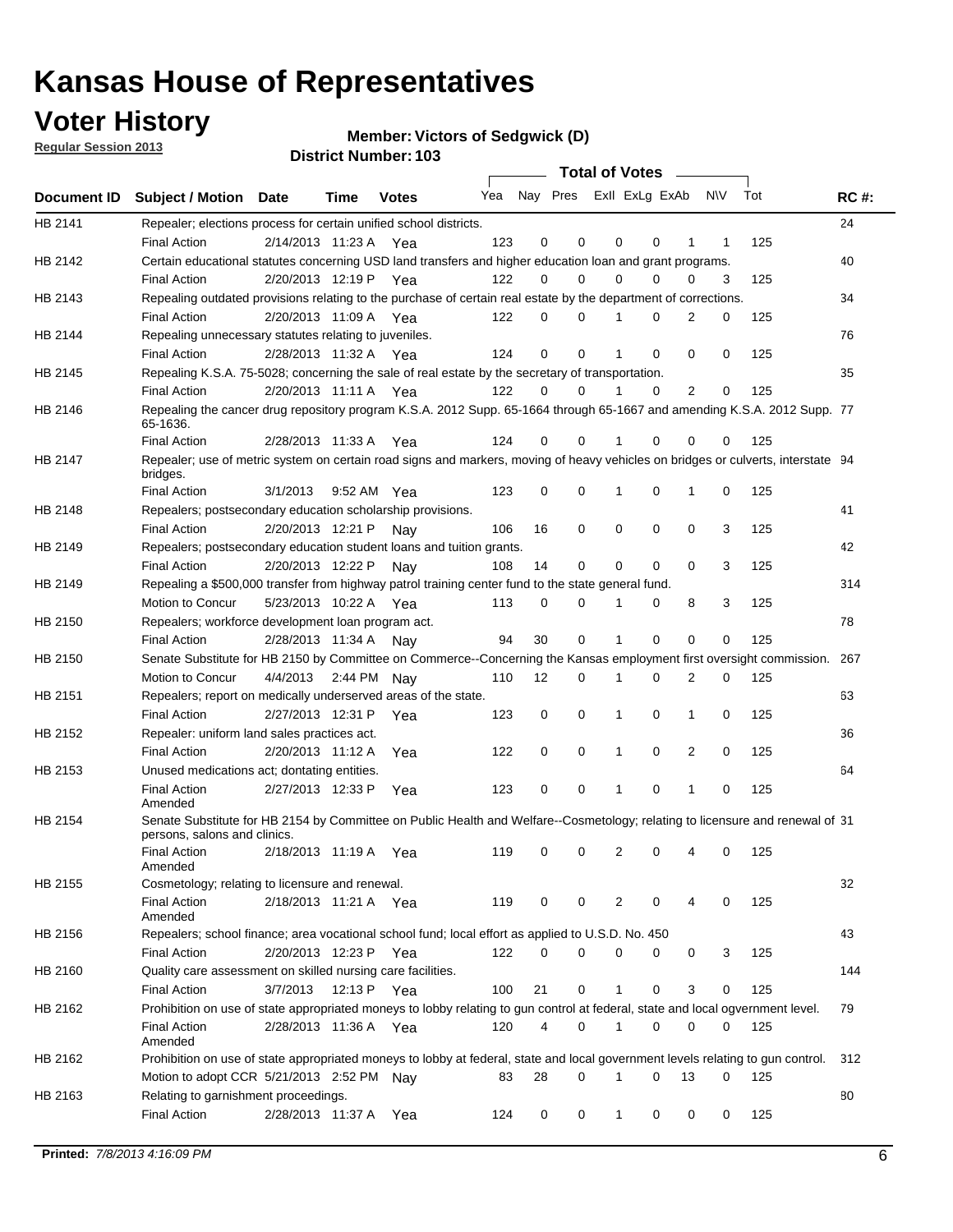## **Voter History**

**Regular Session 2013**

#### **Member: Victors of Sedgwick (D)**

|                    |                                                                                                                                                                                                                                    |                       |             | טטו דיסעוווואפו ויטו |              |              |          | <b>Total of Votes</b> |             | $\overline{\phantom{a}}$ |                |     |             |
|--------------------|------------------------------------------------------------------------------------------------------------------------------------------------------------------------------------------------------------------------------------|-----------------------|-------------|----------------------|--------------|--------------|----------|-----------------------|-------------|--------------------------|----------------|-----|-------------|
| <b>Document ID</b> | <b>Subject / Motion Date</b>                                                                                                                                                                                                       |                       | Time        | <b>Votes</b>         | Yea Nay Pres |              |          | Exll ExLg ExAb        |             |                          | <b>NV</b>      | Tot | <b>RC#:</b> |
| HB 2164            | Relating to jurors; information disqualifying prospective juror from jury service.                                                                                                                                                 |                       |             |                      |              |              |          |                       |             |                          |                |     | 47          |
|                    | <b>Final Action</b><br>Amended                                                                                                                                                                                                     | 2/25/2013 12:12 P     |             | Nav                  | 75           | 45           | 0        | 0                     | 0           | 0                        | 5              | 125 |             |
| HB 2164            | Juries and grand juries.                                                                                                                                                                                                           |                       |             |                      |              |              |          |                       |             |                          |                |     | 284         |
|                    | Motion to Adopt CCR 4/5/2013                                                                                                                                                                                                       |                       | 5:53 PM     | Nav                  | 92           | 28           | 0        | 2                     | 0           | 2                        | $\mathbf{1}$   | 125 |             |
| HB 2166            | Sub HB 2166 by Committee on Judiciary -- Relating to the medical assistance recovery program.                                                                                                                                      |                       |             |                      |              |              |          |                       |             |                          |                |     | 165         |
|                    | Final Action Sub Bill 3/19/2013 10:34 A Yea<br>Amended                                                                                                                                                                             |                       |             |                      | 112          | 11           | 0        | 1                     | 0           | 1                        | 0              | 125 |             |
| HB 2167            | Establishing Native American legislative day at the capitol.                                                                                                                                                                       |                       |             |                      |              |              |          |                       |             |                          |                |     | 54          |
|                    | <b>Final Action</b>                                                                                                                                                                                                                | 2/26/2013 2:17 PM Yea |             |                      | 119          | 0            | 0        | 2                     | 0           | 2                        | 2              | 125 |             |
| HB 2167            | Senate Substitute for HB 2167 by Committee on Federal and State Affairs -- Concerning fireworks; regulations thereof.                                                                                                              |                       |             |                      |              |              |          |                       |             |                          |                |     | 261         |
|                    | Motion to Concur                                                                                                                                                                                                                   | 4/4/2013              | 11:11 A Yea |                      | 100          | 23           | 0        | 1                     | 0           | 1                        | 0              | 125 |             |
| HB 2169            | Allowing for proceedings to determine final disposition of prisoner's pending probation revocations.                                                                                                                               |                       |             |                      |              |              |          |                       |             |                          |                |     | 49          |
|                    | <b>Final Action</b>                                                                                                                                                                                                                | 2/26/2013 2:10 PM Yea |             |                      | 119          | 0            | 0        | 0                     | 0           | 0                        | 6              | 125 |             |
| HB 2170            | Concerning sentencing dispositions, probation and postrelease supervision.                                                                                                                                                         |                       |             |                      |              |              |          |                       |             |                          |                |     | 110         |
|                    | <b>Final Action</b><br>Amended                                                                                                                                                                                                     | 3/1/2013              | 10:23 A     | Nay                  | 79           | 44           | 0        | 1                     | $\mathbf 0$ | 1                        | 0              | 125 |             |
| HB 2170            | Concerning sentencing dispositions, probation and postrelease supervision.                                                                                                                                                         |                       |             |                      |              |              |          |                       |             |                          |                |     | 256         |
|                    | Motion to Concur                                                                                                                                                                                                                   | 4/1/2013              | 10:54 A     | Nay                  | 75           | 44           | 0        | $\mathbf{1}$          | 0           | 2                        | 3              | 125 |             |
| HB 2172            | Cemeteries; cemetery corporations and cemetery merchandise.                                                                                                                                                                        |                       |             |                      |              |              |          |                       |             |                          |                |     | 81          |
|                    | <b>Final Action</b><br>Amended                                                                                                                                                                                                     | 2/28/2013 11:38 A Yea |             |                      | 124          | 0            | $\Omega$ | 1                     | $\Omega$    | 0                        | 0              | 125 |             |
| HB 2176            | The Eisenhower foundation license plate.                                                                                                                                                                                           |                       |             |                      |              |              |          |                       |             |                          |                |     | 57          |
|                    | <b>Final Action</b>                                                                                                                                                                                                                | 2/27/2013 12:11 P     |             | Yea                  | 112          | 11           | 0        | 0                     | 0           |                          | 1              | 125 |             |
| <b>HB 2177</b>     | Relating to motor carriers; concerning safety rules and regulations; certificates of convenience and necessity; transportation of 55<br>certain materials.                                                                         |                       |             |                      |              |              |          |                       |             |                          |                |     |             |
|                    | <b>Final Action</b><br>Amended                                                                                                                                                                                                     | 2/26/2013 2:18 PM Yea |             |                      | 119          | 0            | 0        | 2                     | 0           | 2                        | $\overline{2}$ | 125 |             |
| HB 2179            | Amending the secretary of labor's role of taking assignment of wage claims.                                                                                                                                                        |                       |             |                      |              |              |          |                       |             |                          |                |     | 111         |
|                    | <b>Final Action</b><br>Amended                                                                                                                                                                                                     | 3/1/2013              | 10:24 A     | Nav                  | 87           | 36           | 0        | 1                     | 0           |                          | 0              | 125 |             |
| HB 2181            | Authorizing licensing bodies to accept certain online distance education courses towards licensure for military service member 55<br>applicants                                                                                    |                       |             |                      |              |              |          |                       |             |                          |                |     |             |
|                    | <b>Final Action</b>                                                                                                                                                                                                                | 2/27/2013 12:34 P     |             | Yea                  | 123          | 0            | 0        | 1                     | 0           | 1                        | 0              | 125 |             |
| HB 2182            | Relating to grand juries.                                                                                                                                                                                                          |                       |             |                      |              |              |          |                       |             |                          |                |     | 152         |
|                    | <b>Final Action</b><br>Amended                                                                                                                                                                                                     | 3/13/2013 11:20 A     |             | Nav                  | 100          | 24           | 0        | 0                     | 0           | 1                        | 0              | 125 |             |
| HB 2183            | Substitute HB 2183 by Committee on Health and Human Services - - designation and control of infectious and contagious<br>diseases.                                                                                                 |                       |             |                      |              |              |          |                       |             |                          |                |     | 112         |
|                    | Final Action Sub Bill 3/1/2013<br>Amended                                                                                                                                                                                          |                       |             | 10:26 A Yea          | 122          | $\mathbf{1}$ | 0        | 1                     | 0           | 1                        | 0              | 125 |             |
| HB 2183            | Substitute HB 2183 by Committee on Health and Human Services -- department of health and environment statutory duties<br>and functions, infectious and contagious diseases, laboratory services, health information technology and |                       |             |                      |              |              |          |                       |             |                          |                |     | 297         |
|                    | Motion to Adopt CCR 4/5/2013                                                                                                                                                                                                       |                       | 9:37 PM Yea |                      | 120          | 0            | 0        | 2                     | 0           | 2                        | $\mathbf{1}$   | 125 |             |
| HB 2185            | Consolidation of citites and counties; dual majority vote.                                                                                                                                                                         |                       |             |                      |              |              |          |                       |             |                          |                |     | 113         |
|                    | <b>Final Action</b><br>Amended                                                                                                                                                                                                     | 3/1/2013              |             | 10:27 A Yea          | 119          | 4            | 0        | 1                     | 0           | 1                        | 0              | 125 |             |
| HB 2193            | Public facilities; accessiblity standards for disabled persons.                                                                                                                                                                    |                       |             |                      |              |              |          |                       |             |                          |                |     | 145         |
|                    | <b>Final Action</b>                                                                                                                                                                                                                | 3/7/2013              | 12:14 P     | Yea                  | 121          | 0            | 0        | 1                     | 0           | 3                        | 0              | 125 |             |
| HB 2195            | Claims against the state; 2012 Joint Committee recommendations.                                                                                                                                                                    |                       |             |                      |              |              |          |                       |             |                          |                |     | 146         |
|                    | <b>Final Action</b><br>Amended                                                                                                                                                                                                     | 3/7/2013              | 12:16 P Yea |                      | 110          | 10           | 0        | $\mathbf{1}$          | 0           | 3                        | $\mathbf{1}$   | 125 |             |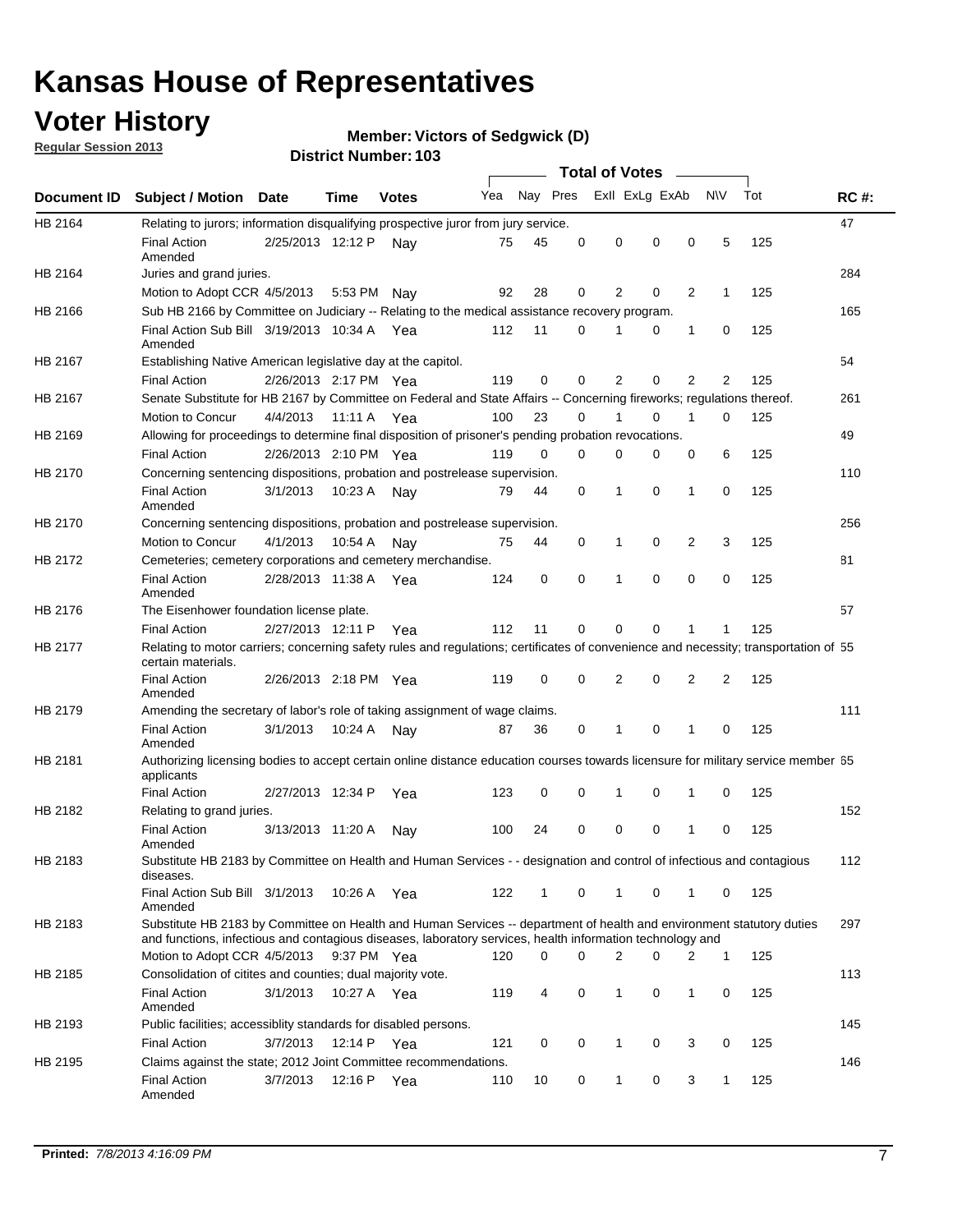## **Voter History**

**Member: Victors of Sedgwick (D)** 

**Regular Session 2013**

|                |                                                                                                                                                                             |                       |             |              |     |             |   | <b>Total of Votes</b> |   |                |              |     |             |
|----------------|-----------------------------------------------------------------------------------------------------------------------------------------------------------------------------|-----------------------|-------------|--------------|-----|-------------|---|-----------------------|---|----------------|--------------|-----|-------------|
| Document ID    | <b>Subject / Motion Date</b>                                                                                                                                                |                       | Time        | <b>Votes</b> | Yea | Nay Pres    |   | Exll ExLg ExAb        |   |                | <b>NV</b>    | Tot | <b>RC#:</b> |
| HB 2197        | Kansas state high school activities association; membership of board of directors and executive board.                                                                      |                       |             |              |     |             |   |                       |   |                |              |     | 249         |
|                | <b>Emergency Final</b><br><b>Action Amend</b>                                                                                                                               | 3/26/2013 8:46 PM Yea |             |              | 69  | 53          | 0 |                       | 0 | 2              | 0            | 125 |             |
| HB 2199        | Second amendment protection act.                                                                                                                                            |                       |             |              |     |             |   |                       |   |                |              |     | 157         |
|                | <b>Final Action</b><br>Amended                                                                                                                                              | 3/14/2013 11:34 A     |             | Nav          | 94  | 29          | 0 | 0                     | 0 | 2              | 0            | 125 |             |
| HB 2199        | Senate Substitute for HB 2199 by Committee on Federal and State Affairs--Secretary of Administration; successor; diretor of                                                 |                       |             |              |     |             |   |                       |   |                |              |     | 313         |
|                | accounts and reports; certain rules and regulations; Kansas liguor control act.                                                                                             |                       |             |              |     |             |   |                       |   |                |              |     |             |
|                | Motion to adopt CCR 5/22/2013 2:17 PM Yea                                                                                                                                   |                       |             |              | 89  | 23          | 0 | 1                     | 0 | 12             | 0            | 125 |             |
| HB 2200        | Executive chief information technology officer; office of information tehcnology services.                                                                                  |                       |             |              |     |             |   |                       |   |                |              |     | 114         |
|                | <b>Final Action</b><br>Amended                                                                                                                                              | 3/1/2013              | 10:28 A     | Yea          | 121 | 2           | 0 | 1                     | 0 | 1              | 0            | 125 |             |
| HB 2201        | Telecommunications; regulation by the state corporation commission and distributions from the Kansas universal service<br>fund.                                             |                       |             |              |     |             |   |                       |   |                |              |     | 33          |
|                | <b>Final Action</b><br>Amended                                                                                                                                              | 2/18/2013 11:24 A     |             | Yea          | 118 | 1           | 0 | 2                     | 0 | 4              | 0            | 125 |             |
| HB 2201        | Telecommunications; regulation by the state corporation commission and distributions from the Kansas universal service<br>fund.                                             |                       |             |              |     |             |   |                       |   |                |              |     | 278         |
|                | Motion to Adopt CCR 4/5/2013                                                                                                                                                |                       | 12:57 P     | Yea          | 99  | 20          | 0 | 2                     | 0 | 3              | $\mathbf{1}$ | 125 |             |
| HB 2202        | Providing automatic relief from certain motor carrier restrictions upon the governor's declaration of emergency.                                                            |                       |             |              |     |             |   |                       |   |                |              |     | 44          |
|                | <b>Final Action</b><br>Amended                                                                                                                                              | 2/20/2013 12:25 P     |             | Yea          | 122 | 0           | 0 | 0                     | 0 | 0              | 3            | 125 |             |
| HB 2203        | Relating to exercise of religion.                                                                                                                                           |                       |             |              |     |             |   |                       |   |                |              |     | 115         |
|                | <b>Final Action</b><br>Amended                                                                                                                                              | 3/1/2013              | 10:31 A     | Yea          | 109 | 14          | 0 | 1                     | 0 | 1              | 0            | 125 |             |
| HB 2203        | Relating to exercise of religion.                                                                                                                                           |                       |             |              |     |             |   |                       |   |                |              |     | 200         |
|                | Motion to Concur                                                                                                                                                            | 3/25/2013 9:41 AM     |             | Yea          | 109 | 12          | 0 | 2                     | 0 | 2              | 0            | 125 |             |
| HB 2204        | Relating to redemption of real property.                                                                                                                                    |                       |             |              |     |             |   |                       |   |                |              |     | 116         |
|                | <b>Final Action</b><br>Amended                                                                                                                                              | 3/1/2013              | 10:32 A     | Yea          | 123 | $\mathbf 0$ | 0 | 1                     | 0 | $\mathbf{1}$   | 0            | 125 |             |
| HB 2204        | Extending the judicial branch surcharge for two years.                                                                                                                      |                       |             |              |     |             |   |                       |   |                |              |     | 308         |
|                | Motion to adopt CCR 5/13/2013 10:38 A Yea                                                                                                                                   |                       |             |              | 121 | 1           | 0 | 0                     | 0 | 3              | 0            | 125 |             |
| HB 2205        | Adoption hearings; time and waiver of notice.                                                                                                                               |                       |             |              |     |             |   |                       |   |                |              |     | 117         |
|                | <b>Final Action</b><br>Amended                                                                                                                                              | 3/1/2013              | 10:33 A Yea |              | 123 | 0           | 0 | 1                     | 0 | 1              | 0            | 125 |             |
| HB 2207        | Substitute HB 2207 by Committee on Agriculture and Natural Resources--Amending provisions relating to the regulation and<br>certification of animal feeding facilities.     |                       |             |              |     |             |   |                       |   |                |              |     | 56          |
|                | Final Action Sub Bill 2/26/2013 2:20 PM Yea                                                                                                                                 |                       |             |              | 119 | 0           | 0 | 2                     | 0 | $\overline{2}$ | 2            | 125 |             |
| <b>HB 2207</b> | Substitute HB 2207 by Committee on Agriculture and Natural Resources--Amending provisions relating to the regulation and 257<br>certification of animal feeding facilities. |                       |             |              |     |             |   |                       |   |                |              |     |             |
|                | Motion to Concur                                                                                                                                                            | 4/1/2013              | 2:23 PM Yea |              | 119 | 0           | 0 | 1                     | 0 | 3              | 2            | 125 |             |
| HB 2209        | Amendments to the Kansas offender registration act.                                                                                                                         |                       |             |              |     |             |   |                       |   |                |              |     | 66          |
|                | <b>Final Action</b><br>Amended                                                                                                                                              | 2/27/2013 12:35 P Yea |             |              | 123 | 0           | 0 | $\mathbf{1}$          | 0 | $\mathbf{1}$   | 0            | 125 |             |
| HB 2210        | Elections; change of party affiliation.                                                                                                                                     |                       |             |              |     |             |   |                       |   |                |              |     | 132         |
|                | <b>Emergency Final</b><br><b>Action Amend</b>                                                                                                                               | 3/1/2013              | 1:02 PM Nay |              | 72  | 49          | 0 |                       | 0 | 1              | 2            | 125 |             |
| HB 2212        | Concerning the requirements to receiving a service grant through the veterans claims assistance program.                                                                    |                       |             |              |     |             |   |                       |   |                |              |     | 118         |
|                | <b>Final Action</b>                                                                                                                                                         | 3/1/2013              | 10:34 A Yea |              | 123 | 0           | 0 | $\mathbf{1}$          | 0 | 1              | 0            | 125 |             |
| HB 2213        | Member elections and retirement benefit determinations and one-time payments under KPERS act of 2015.                                                                       |                       |             |              |     |             |   |                       |   |                |              |     | 27          |
|                | <b>Final Action</b><br>Amended                                                                                                                                              | 2/15/2013 11:19 A Yea |             |              | 115 | 0           | 0 | 2                     | 2 | 3              | 3            | 125 |             |
| HB 2213        | Member elections and retirement benefit determinations and one-time payments under KPERS act of 2015.                                                                       |                       |             |              |     |             |   |                       |   |                |              |     | 311         |
|                | Motion to adopt CCR 5/20/2013 2:11 PM Yea                                                                                                                                   |                       |             |              | 104 | $\Omega$    | 0 | 1                     | 0 | 16             | 4            | 125 |             |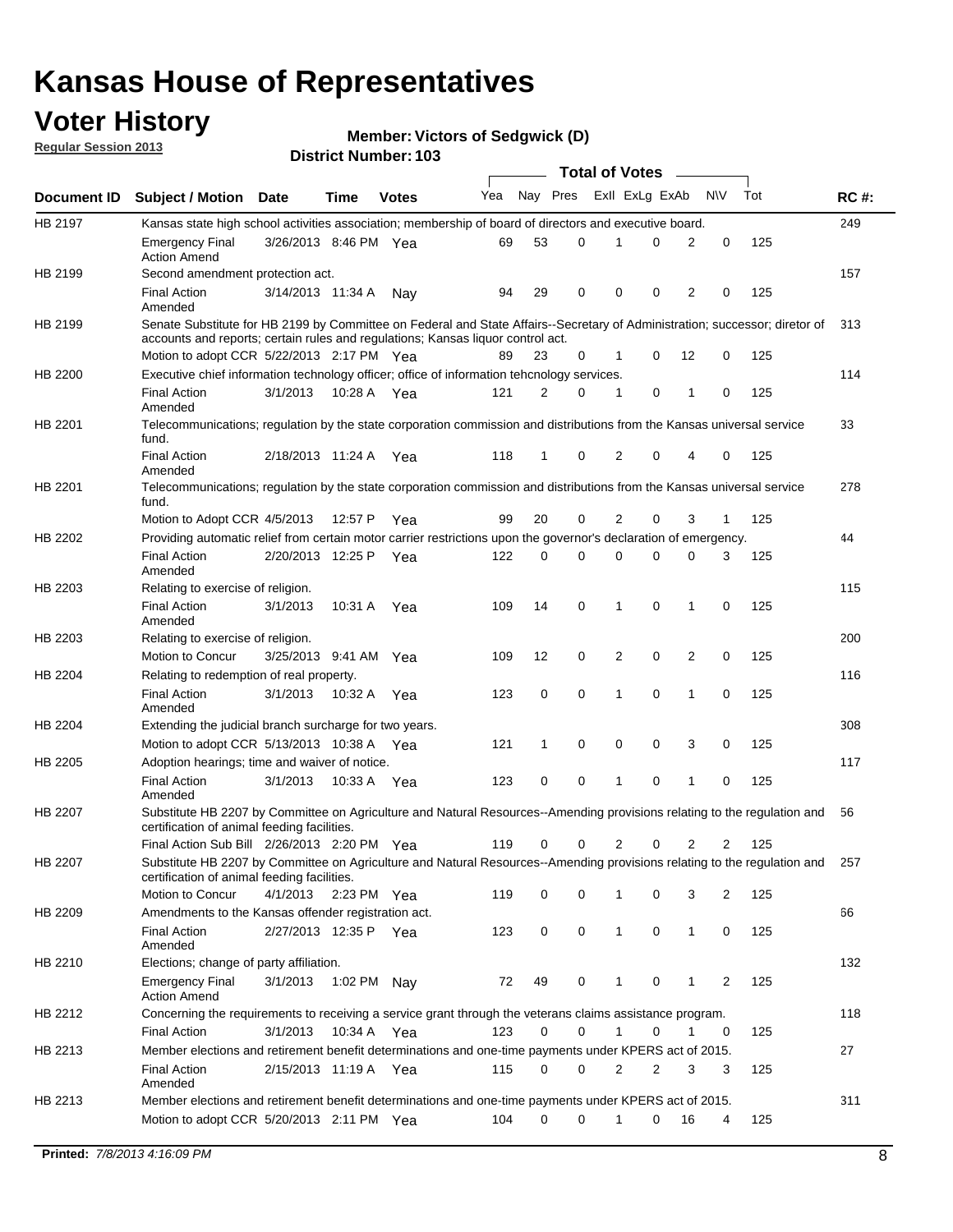## **Voter History**

**Member: Victors of Sedgwick (D)** 

**Regular Session 2013**

|                    |                                                                                                                                                                                                       |                       |         | טטו דיסוווווטרו ויטוווט |              |    |   | <b>Total of Votes</b> |   | $\sim$         |           |     |     |
|--------------------|-------------------------------------------------------------------------------------------------------------------------------------------------------------------------------------------------------|-----------------------|---------|-------------------------|--------------|----|---|-----------------------|---|----------------|-----------|-----|-----|
| <b>Document ID</b> | <b>Subject / Motion Date</b>                                                                                                                                                                          |                       | Time    | <b>Votes</b>            | Yea Nay Pres |    |   | Exll ExLg ExAb        |   |                | <b>NV</b> | Tot | RC# |
| HB 2216            | Repealing certain joint committees and amending related statutes; amending the joint committees on special claims against<br>the state.                                                               |                       |         |                         |              |    |   |                       |   |                |           |     | 119 |
|                    | <b>Final Action</b><br>Amended                                                                                                                                                                        | 3/1/2013              | 10:36 A | Nay                     | 91           | 32 | 0 | 1                     | 0 | 1              | 0         | 125 |     |
| HB 2216            | Repealing certain joint committees and amending related statutes; amending the joint committees on special claims against<br>the state.                                                               |                       |         |                         |              |    |   |                       |   |                |           |     | 323 |
|                    | Motion to adopt CCR 6/2/2013                                                                                                                                                                          |                       | 12:18 A | Nav                     | 81           | 28 | 0 | 1                     | 0 | 6              | 9         | 125 |     |
| HB 2217            | Creating the crime of female genital mutilation and setting the penalty.                                                                                                                              |                       |         |                         |              |    |   |                       |   |                |           |     | 120 |
|                    | <b>Final Action</b><br>Amended                                                                                                                                                                        | 3/1/2013              |         | 10:37 A Yea             | 123          | 0  | 0 | 1                     | 0 | $\mathbf{1}$   | 0         | 125 |     |
| HB 2218            | Driving under the influence of alcohol or drugs; tests; implied consent; administrative hearings.                                                                                                     |                       |         |                         |              |    |   |                       |   |                |           |     | 82  |
|                    | <b>Final Action</b>                                                                                                                                                                                   | 2/28/2013 11:40 A     |         | Yea                     | 124          | 0  | 0 |                       | 0 | 0              | 0         | 125 |     |
| HB 2218            | Driving under the influence of alcohol or drugs; boating under the influence of alcohol or drugs; tests; implied consent;<br>administrative hearings; aggravated battery DUI.                         |                       |         |                         |              |    |   |                       |   |                |           |     | 303 |
|                    | Motion to adopt CCR 5/9/2013                                                                                                                                                                          |                       | 11:46 A | Yea                     | 120          | 2  | 0 | 1                     | 0 | 1              | 1         | 125 |     |
| HB 2221            | Enacting the equal access act; school employees; professional employees organization.                                                                                                                 |                       |         |                         |              |    |   |                       |   |                |           |     | 83  |
|                    | <b>Final Action</b>                                                                                                                                                                                   | 2/28/2013 11:42 A     |         | Nav                     | 71           | 53 | 0 | 1                     | 0 | 0              | 0         | 125 |     |
| HB 2222            | School districts; bullying policies.                                                                                                                                                                  |                       |         |                         |              |    |   |                       |   |                |           |     | 141 |
|                    | <b>Emergency Final</b><br><b>Action Amend</b>                                                                                                                                                         | 3/1/2013              |         | 1:13 PM $Yea$           | 119          | 1  | 1 | 1                     | 0 | 1              | 2         | 125 |     |
| <b>HB 2228</b>     | Decreased employer payments to group insurance reserve fund for KPERS plan of death and long-term disability benefits<br>during fiscal years 2014 and 2015.                                           |                       |         |                         |              |    |   |                       |   |                |           |     | 28  |
|                    | <b>Final Action</b><br>Amended                                                                                                                                                                        | 2/15/2013 11:21 A     |         | Yea                     | 115          | 0  | 0 | 2                     | 2 | 3              | 3         | 125 |     |
| HB 2231            | Substitute HB 2231 by Committee on Appropriations - Appropriations for FY 2014, FY 2015, FY 2016, FY 2017 and FY 2018<br>for various state agencies; capital improvement projects.                    |                       |         |                         |              |    |   |                       |   |                |           |     | 177 |
|                    | Final Action Sub Bill 3/20/2013 10:29 A<br>Amended                                                                                                                                                    |                       |         | Nav                     | 68           | 55 | 0 |                       | 0 | 1              | 0         | 125 |     |
| HB 2234            | Contracts between the Kansas turnpike authority and the Kansas department of transportation.                                                                                                          |                       |         |                         |              |    |   |                       |   |                |           |     | 151 |
|                    | <b>Final Action</b><br>Amended                                                                                                                                                                        | 3/11/2013 11:16 A     |         | Nav                     | 81           | 41 | 0 | 0                     | 1 | $\overline{2}$ | 0         | 125 |     |
| HB 2234            | Naming the secretary of transportation as the director of operations of the Kansas turnpike authority; pertaining to certain<br>contracts between the authority and the department of transportation. |                       |         |                         |              |    |   |                       |   |                |           |     | 299 |
|                    | Motion to Adopt CCR 4/5/2013                                                                                                                                                                          |                       | 10:12 P | Nav                     | 76           | 44 | 0 | 2                     | 0 | 2              | 1         | 125 |     |
| <b>HB 2244</b>     | Taxation of watercraft.<br><b>Emergency Final</b>                                                                                                                                                     | 3/26/2013 8:49 PM Yea |         |                         | 107          | 15 | 0 | 1                     | 0 | 2              | 0         | 125 | 250 |
|                    | <b>Action Amend</b>                                                                                                                                                                                   |                       |         |                         |              |    |   |                       |   |                |           |     |     |
| HB 2249            | City annexation of fire district land; double taxation; refund.                                                                                                                                       |                       |         |                         |              |    |   |                       |   |                |           |     | 121 |
|                    | Final Action 3/1/2013 10:39 A Yea<br>Amended                                                                                                                                                          |                       |         |                         | 101          | 22 | 0 | $\mathbf{1}$          | 0 | $\mathbf{1}$   | 0         | 125 |     |
| HB 2249            | Certain property issues; fire districts; historic preservation; solid waste.                                                                                                                          |                       |         |                         |              |    |   |                       |   |                |           |     | 310 |
|                    | Motion to Adopt CCR 5/17/2013 10:25 A FxAb                                                                                                                                                            |                       |         |                         | 92           | 18 | 0 | 1                     | 0 | 14             | 0         | 125 |     |
| HB 2252            | Eliminating the statute of limitations for prosecutions of rape and aggravated criminal sodomy.                                                                                                       |                       |         |                         |              |    |   |                       |   |                |           |     | 122 |
|                    | <b>Final Action</b>                                                                                                                                                                                   |                       |         | 10:40 A Yea             | 123          | 0  | 0 |                       | 0 | 1              | 0         |     |     |
|                    | Amended                                                                                                                                                                                               | 3/1/2013              |         |                         |              |    |   |                       |   |                |           | 125 |     |
| HB 2253            | Abortion; prohibiting funding for abortion services; amending late-term abortion and woman's- right-to-know statutes.                                                                                 |                       |         |                         |              |    |   |                       |   |                |           |     | 178 |
|                    | <b>Final Action</b><br>Amended                                                                                                                                                                        | 3/20/2013 10:31 A     |         | Nav                     | 92           | 31 | 0 | 1                     | 0 | 1              | 0         | 125 |     |
| HB 2253            | Abortion; prohibiting funding for abortion services; amending late-term abortion and woman's- right-to-know statutes.                                                                                 |                       |         |                         |              |    |   |                       |   |                |           |     | 301 |
|                    | Motion to Adopt CCR 4/5/2013                                                                                                                                                                          |                       | 10:34 P | Nav                     | 90           | 30 | 0 | 2                     | 0 | 2              | 1         | 125 |     |
| HB 2255            | Economic development; investments in telecommunications machinery and equipment.                                                                                                                      |                       |         |                         |              |    |   |                       |   |                |           |     | 142 |
|                    | EFA Sub Bill<br>Amended                                                                                                                                                                               | 3/1/2013              |         | 1:15 PM $Yea$           | 116          | 5  | 0 | -1                    | 0 | 1              | 2         | 125 |     |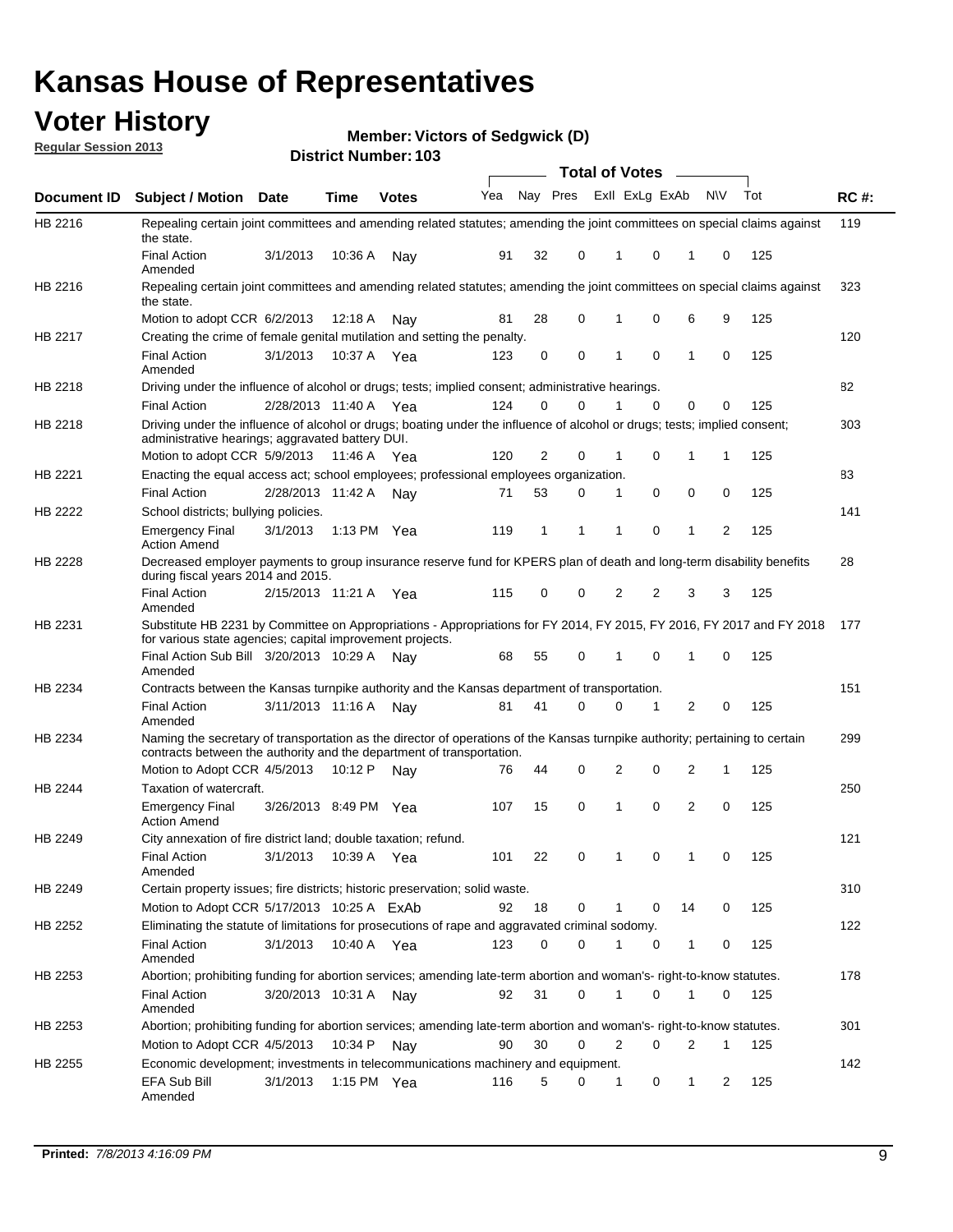## **Voter History**

**Member: Victors of Sedgwick (D)** 

**Regular Session 2013**

|             |                                                                                                                                                                                       |                       |             | טטו ויטשווווער ויטוווט |     |                         |             | <b>Total of Votes</b> |              | $\overline{\phantom{a}}$ |              |     |             |
|-------------|---------------------------------------------------------------------------------------------------------------------------------------------------------------------------------------|-----------------------|-------------|------------------------|-----|-------------------------|-------------|-----------------------|--------------|--------------------------|--------------|-----|-------------|
| Document ID | <b>Subject / Motion Date</b>                                                                                                                                                          |                       | <b>Time</b> | <b>Votes</b>           | Yea | Nay Pres Exll ExLg ExAb |             |                       |              |                          | <b>NV</b>    | Tot | <b>RC#:</b> |
| HB 2259     | Domestic relations; relating to dissolution of marriage;                                                                                                                              |                       |             |                        |     |                         |             |                       |              |                          |              |     | 58          |
|             | <b>Final Action</b>                                                                                                                                                                   | 2/27/2013 12:12 P     |             | Yea                    | 123 | 0                       | 0           | 1                     | 0            | 1                        | $\Omega$     | 125 |             |
| HB 2261     | Authorizing the expenditure of unencumbered balances held by school district; removing the cap for contingency reserve<br>fund.                                                       |                       |             |                        |     |                         |             |                       |              |                          |              |     | 48          |
|             | <b>Final Action</b><br>Amended                                                                                                                                                        | 2/25/2013 12:13 P     |             | Yea                    | 120 | 0                       | 0           | 0                     | 0            | 0                        | 5            | 125 |             |
| HB 2261     | School districts; expenditure of unencumbered bala ces; removing the cap for contingency reserve fund; establishing celebrate 305<br>freedom week; bullying policies. ies.            |                       |             |                        |     |                         |             |                       |              |                          |              |     |             |
|             | Motion to adopt CCR 5/9/2013                                                                                                                                                          |                       | 2:25 PM Yea |                        | 119 | 1                       | 0           |                       | 0            | 4                        | 0            | 125 |             |
| HB 2262     | Substitute HB 2262 by Committee on Appropriations - Amending the percentage amount that is deposited into the oil and gas 210<br>valuation depletion trust fund from 12.41% to 8.25%. |                       |             |                        |     |                         |             |                       |              |                          |              |     |             |
|             | Final Action Sub Bill 3/26/2013 9:58 AM Nay                                                                                                                                           |                       |             |                        | 96  | 23                      | 0           |                       | 0            | 5                        | 0            | 125 |             |
| HB 2267     | Income tax, credits, high performance incentive program; subtraction modifications, certain expenses related to living dinor<br>organ donations.                                      |                       |             |                        |     |                         |             |                       |              |                          |              |     | 252         |
|             | <b>Emergency Final</b><br><b>Action Amend</b>                                                                                                                                         | 3/26/2013 8:52 PM Yea |             |                        | 106 | 16                      | 0           | 1                     | 0            | 2                        | 0            | 125 |             |
| HB 2269     | John Bower memorial highway.                                                                                                                                                          |                       |             |                        |     |                         |             |                       |              |                          |              |     | 84          |
|             | <b>Final Action</b><br>Amended                                                                                                                                                        | 2/28/2013 11:44 A Yea |             |                        | 114 | 10                      | 0           | 1                     | 0            | 0                        | 0            | 125 |             |
| HB 2272     | Exempting IRB-purchased property from property taxatin without state ownerhsip requirement.                                                                                           |                       |             |                        |     |                         |             |                       |              |                          |              |     | 123         |
|             | <b>Final Action</b>                                                                                                                                                                   | 3/1/2013              | 10:41 A     | Yea                    | 123 | 0                       | 0           | 1                     | 0            | $\mathbf{1}$             | 0            | 125 |             |
| HB 2278     | Creating a penalty enhancement for the theft or burglary of a firearm.                                                                                                                |                       |             |                        |     |                         |             |                       |              |                          |              |     | 135         |
|             | <b>Emergency Final</b><br><b>Action Amend</b>                                                                                                                                         | 3/1/2013              | 1:06 PM Yea |                        | 117 | 4                       | $\mathbf 0$ | 1                     | 0            | 1                        | 2            | 125 |             |
| HB 2280     | School districts; establishing celebrate freedom week and related curriculum.                                                                                                         |                       |             |                        |     |                         |             |                       |              |                          |              |     | 140         |
|             | <b>Emergency Final</b><br><b>Action Amend</b>                                                                                                                                         | 3/1/2013              | 1:12 PM Nav |                        | 95  | 25                      | 1           | 1                     | 0            | 1                        | 2            | 125 |             |
| HB 2294     | Kansas uniform securities act.                                                                                                                                                        |                       |             |                        |     |                         |             |                       |              |                          |              |     | 124         |
|             | <b>Final Action</b>                                                                                                                                                                   | 3/1/2013              | 10:42 A     | Yea                    | 123 | 0                       | 0           | 1                     | 0            | 1                        | 0            | 125 |             |
| HB 2296     | Campaign finance; permitted uses of campaign funds.                                                                                                                                   |                       |             |                        |     |                         |             |                       |              |                          |              |     | 148         |
|             | <b>Final Action</b>                                                                                                                                                                   | 3/8/2013              | 11:12 A Yea |                        | 120 | $\mathbf{1}$            | 0           | 0                     | $\mathbf{1}$ | 2                        | $\mathbf{1}$ | 125 |             |
| HB 2298     | Amending the crimes of interference with law enforcement and giving a false alarm.                                                                                                    |                       |             |                        |     |                         |             |                       |              |                          |              |     | 136         |
|             | <b>Emergency Final</b><br>Action                                                                                                                                                      | 3/1/2013              | 1:07 PM Yea |                        | 121 | 0                       | 0           | 1                     | 0            | 1                        | 2            | 125 |             |
| HB 2302     | Relating to drug screening, criminal history record check and fingerprinting of certain persons and employees.                                                                        |                       |             |                        |     |                         |             |                       |              |                          |              |     | 85          |
|             | <b>Final Action</b><br>Amended                                                                                                                                                        | 2/28/2013 11:45 A     |             | Yea                    | 124 | 0                       | $\Omega$    | 1                     | 0            | 0                        | $\mathbf 0$  | 125 |             |
| HB 2303     | Relating to drivier's license fees; driving under the influence equipment fund.                                                                                                       |                       |             |                        |     |                         |             |                       |              |                          |              |     | 125         |
|             | <b>Final Action</b><br>Amended                                                                                                                                                        | 3/1/2013              | 10:44 A     | Yea                    | 113 | 10                      | 0           | 1                     | 0            | 1                        | 0            | 125 |             |
| HB 2305     | Kansas storage tank act and containment of underground storage tanks.                                                                                                                 |                       |             |                        |     |                         |             |                       |              |                          |              |     | 126         |
|             | <b>Final Action</b>                                                                                                                                                                   | 3/1/2013              | 10:45 A     | Yea                    | 123 | 0                       | 0           | 1                     | 0            | 1                        | 0            | 125 |             |
| HB 2305     | Kansas storage tank act and containment of underground storage tanks.                                                                                                                 |                       |             |                        |     |                         |             |                       |              |                          |              |     | 197         |
|             | Motion to Concur                                                                                                                                                                      | 3/22/2013 11:36 A     |             | Yea                    | 119 | 0                       | 0           | 2                     | 0            | 3                        | $\mathbf{1}$ | 125 |             |
| HB 2311     | Increasing delinquent registration fees.                                                                                                                                              |                       |             |                        |     |                         |             |                       |              |                          |              |     | 127         |
|             | <b>Final Action</b>                                                                                                                                                                   | 3/1/2013              | 10:50 A     | Nay                    | 24  | 99                      | 0           | $\mathbf{1}$          | 0            | 1                        | 0            | 125 |             |
| HB 2312     | Kansas uninsurable health insurance plan; increase in life time limit.                                                                                                                |                       |             |                        |     |                         |             |                       |              |                          |              |     | 95          |
|             | <b>Final Action</b>                                                                                                                                                                   | 3/1/2013              | 9:53 AM Yea |                        | 123 | 0                       | 0           | 1                     | 0            | 1                        | 0            | 125 |             |
| HB 2318     | Authorizing use of motorcycle headlamp modulation systems and side lamps.                                                                                                             |                       |             |                        |     |                         |             |                       |              |                          |              |     | 128         |
|             | <b>Final Action</b><br>Amended                                                                                                                                                        | 3/1/2013              | 10:52 A     | Yea                    | 123 | 0                       | 0           | 1                     | 0            | 1                        | 0            | 125 |             |
| HB 2318     | Authorizing use of motorcycle headlamp modulation systems and side lamps.                                                                                                             |                       |             |                        |     |                         |             |                       |              |                          |              |     | 201         |
|             | Motion to Concur                                                                                                                                                                      | 3/25/2013 9:44 AM Yea |             |                        | 121 | 0                       | 0           | 2                     | 0            | 2                        | 0            | 125 |             |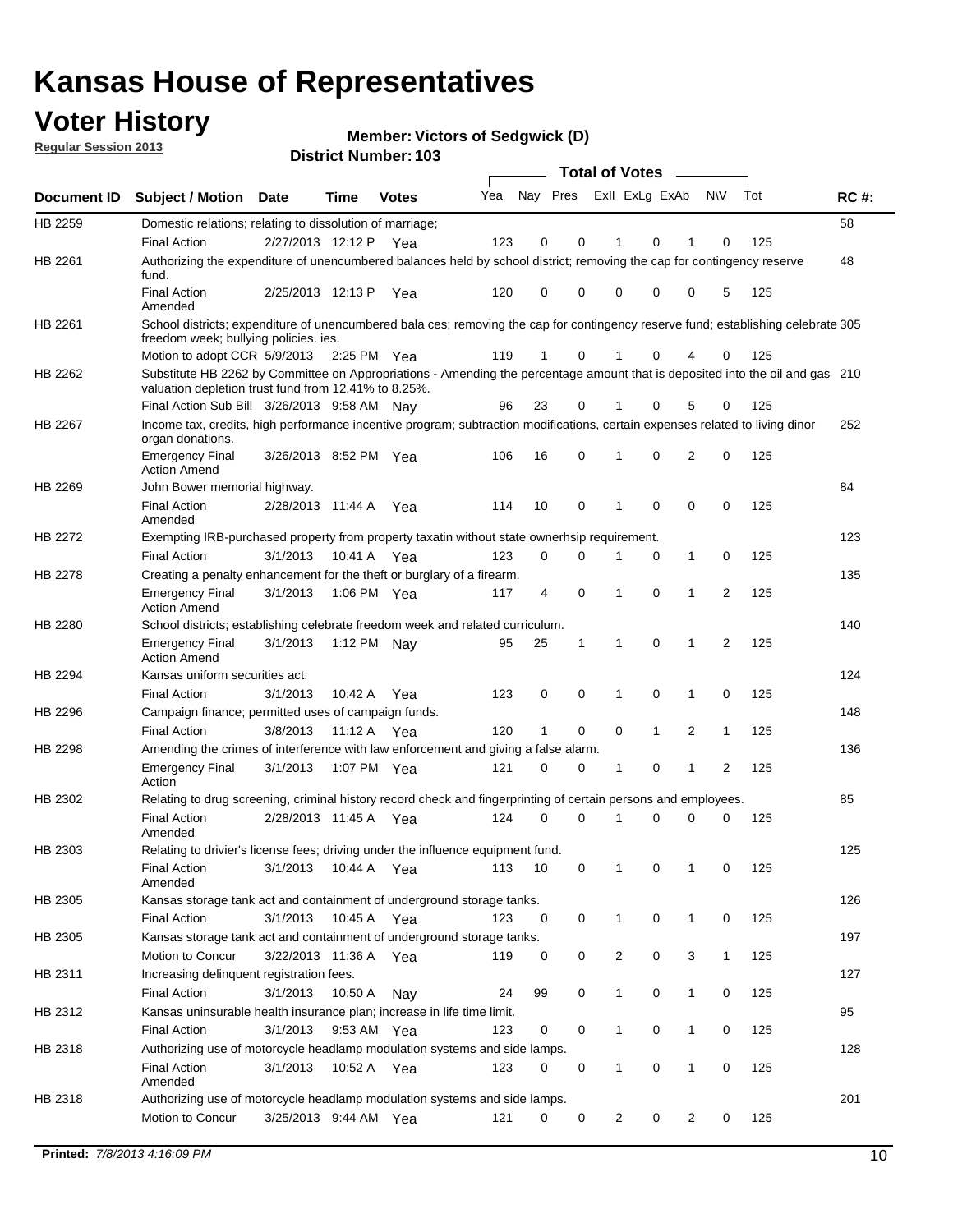## **Voter History**

**Regular Session 2013**

#### **Member: Victors of Sedgwick (D)**

|             |                                                                                                                                                                                             |                       |             |              |     |             |             | <b>Total of Votes</b> |   |                |           |     |             |
|-------------|---------------------------------------------------------------------------------------------------------------------------------------------------------------------------------------------|-----------------------|-------------|--------------|-----|-------------|-------------|-----------------------|---|----------------|-----------|-----|-------------|
| Document ID | <b>Subject / Motion</b>                                                                                                                                                                     | Date                  | Time        | <b>Votes</b> | Yea | Nay Pres    |             | Exll ExLg ExAb        |   |                | <b>NV</b> | Tot | <b>RC#:</b> |
| HB 2319     | Creating the coalition of innovative districts act.                                                                                                                                         |                       |             |              |     |             |             |                       |   |                |           |     | 149         |
|             | <b>Final Action</b><br>Amended                                                                                                                                                              | 3/8/2013              | 11:17 A     | Nav          | 74  | 47          | 0           | 0                     | 1 | 3              | 0         | 125 |             |
| HB 2319     | Creating the coalition of innovative districts act.                                                                                                                                         |                       |             |              |     |             |             |                       |   |                |           |     | 279         |
|             | Motion to Adopt CCR 4/5/2013                                                                                                                                                                |                       | 1:03 PM Nay |              | 71  | 47          | 0           | 2                     | 0 | 3              | 2         | 125 |             |
| HB 2322     | Relating to the division of health of the department of health and environment.                                                                                                             |                       |             |              |     |             |             |                       |   |                |           |     | 86          |
|             | <b>Final Action</b><br>Amended                                                                                                                                                              | 2/28/2013 11:46 A Yea |             |              | 118 | 6           | 0           | 1                     | 0 | 0              | 0         | 125 |             |
| HB 2326     | VoIP and IP enabled services.                                                                                                                                                               |                       |             |              |     |             |             |                       |   |                |           |     | 129         |
|             | <b>Final Action</b><br>Amended                                                                                                                                                              | 3/1/2013              | 10:53 A     | Yea          | 123 | 0           | 0           | $\mathbf{1}$          | 0 | 1              | 0         | 125 |             |
| HB 2338     | Courts; docket fees.                                                                                                                                                                        |                       |             |              |     |             |             |                       |   |                |           |     | 211         |
|             | <b>Final Action</b><br>Amended                                                                                                                                                              | 3/26/2013 10:00 A     |             | Nav          | 67  | 52          | 0           | 1                     | 0 | 5              | 0         | 125 |             |
| HB 2339     | Allowing insurers to return premiums to a policyholder separate from the notice of an adverse underwriting decision.                                                                        |                       |             |              |     |             |             |                       |   |                |           |     | 67          |
|             | <b>Final Action</b>                                                                                                                                                                         | 2/28/2013 11:16 A Yea |             |              | 124 | 0           | 0           |                       | 0 | 0              | 0         | 125 |             |
| HB 2339     | Combining life insurance with certain additional health related riders, insurance agents-lines of insurance, health insurance for 287<br>certain firefighters and law enforcement officers. |                       |             |              |     |             |             |                       |   |                |           |     |             |
|             | Motion to Adopt CCR 4/5/2013 7:15 PM Yea                                                                                                                                                    |                       |             |              | 116 | 4           | 0           | 2                     | 0 | 2              | -1        | 125 |             |
| HB 2343     | Relating to the secretary of health and environment; office of laboratory services.                                                                                                         |                       |             |              |     |             |             |                       |   |                |           |     | 130         |
|             | <b>Final Action</b>                                                                                                                                                                         | 3/1/2013              | 10:54 A     | Nav          | 89  | 34          | 0           | 1                     | 0 | 1              | 0         | 125 |             |
| HB 2349     | School districts; audit by legislative post audit committee.                                                                                                                                |                       |             |              |     |             |             |                       |   |                |           |     | 87          |
|             | <b>Final Action</b><br>Amended                                                                                                                                                              | 2/28/2013 11:48 A Yea |             |              | 120 | 4           | $\mathbf 0$ | 1                     | 0 | 0              | 0         | 125 |             |
| HB 2349     | School districts; audit by legislative post audit committee.                                                                                                                                |                       |             |              |     |             |             |                       |   |                |           |     | 291         |
|             | Motion to Concur                                                                                                                                                                            | 4/5/2013              | 7:55 PM Yea |              | 118 | 2           | $\mathbf 0$ | 2                     | 0 | 2              | 1         | 125 |             |
| HB 2352     | Maximum benefits increased for certain members of the Kansas police and firemen's retirement system.                                                                                        |                       |             |              |     |             |             |                       |   |                |           |     | 88          |
|             | <b>Final Action</b>                                                                                                                                                                         | 2/28/2013 11:49 A     |             | Yea          | 124 | 0           | 0           | 1                     | 0 | 0              | 0         | 125 |             |
| HB 2353     | Adding certain controlled substances as schedule I drugs.                                                                                                                                   |                       |             |              |     |             |             |                       |   |                |           |     | 138         |
|             | <b>Emergency Final</b><br>Action                                                                                                                                                            | 3/1/2013              | 1:09 PM Yea |              | 121 | 0           | 0           | 1                     | 0 | 1              | 2         | 125 |             |
| HB 2357     | 242nd engineer company ae" KS army national guard ae" membrial highway.                                                                                                                     |                       |             |              |     |             |             |                       |   |                |           |     | 96          |
|             | <b>Final Action</b>                                                                                                                                                                         | 3/1/2013              | 9:54 AM Yea |              | 123 | 0           | 0           | 1                     | 0 | 1              | 0         | 125 |             |
| HB 2357     | 242nd engineer company-KS army national guard- highway.                                                                                                                                     |                       |             |              |     |             |             |                       |   |                |           |     | 202         |
|             | Motion to Concur                                                                                                                                                                            | 3/25/2013 9:47 AM Yea |             |              | 121 | $\mathbf 0$ | $\mathbf 0$ | $\overline{2}$        | 0 | $\overline{2}$ | 0         | 125 |             |
| HB 2363     | Exempting certain aggregate mining operations from department of health and environment regulations.                                                                                        |                       |             |              |     |             |             |                       |   |                |           |     | 131         |
|             | <b>Final Action</b><br>Amended                                                                                                                                                              | 3/1/2013              | 10:56 A     | Yea          | 123 | 0           | 0           | 1                     | 0 | 1              | 0         | 125 |             |
| HB 2363     | Water; wastewater regulations for sand and gravel; streams, dams and water obstructions.                                                                                                    |                       |             |              |     |             |             |                       |   |                |           |     | 280         |
|             | Motion to Adopt CCR 4/5/2013                                                                                                                                                                |                       | 1:10 PM Yea |              | 119 | 0           | 0           | 2                     | 0 | 3              |           | 125 |             |
| HB 2368     | Relating to the governor's mental health services planning council.<br>Emergency Final                                                                                                      | 3/1/2013              | 1:08 PM Yea |              | 121 | 0           | 0           | $\mathbf{1}$          | 0 | 1              | 2         | 125 | 137         |
| HB 2377     | <b>Action Amend</b><br>Relating to court fees and costs; judicial branch surcharge fund.                                                                                                    |                       |             |              |     |             |             |                       |   |                |           |     | 212         |
|             | <b>Final Action</b>                                                                                                                                                                         | 3/26/2013 10:01 A Yea |             |              | 118 | 1           | 0           |                       | 0 | 5              | 0         | 125 |             |
| HB 2378     | Sales tax exemption for sales of certain machinery and equipment used for surface mining activities.                                                                                        |                       |             |              |     |             |             |                       |   |                |           |     | 251         |
|             | <b>Emergency Final</b><br><b>Action Amend</b>                                                                                                                                               | 3/26/2013 8:51 PM Yea |             |              | 104 | 18          | 0           | 1                     | 0 | 2              | 0         | 125 |             |
| HB 2381     | Election campaign finance; removing certain limitations to contributions made during legislative sessions.                                                                                  |                       |             |              |     |             |             |                       |   |                |           |     | 198         |
|             | <b>Final Action</b><br>Amended                                                                                                                                                              | 3/25/2013 9:30 AM Nay |             |              | 100 | 21          | 0           | 2                     | 0 | 2              | 0         | 125 |             |
| HB 2387     | Clarifying that felony murder is not a lesser included offense of capital murder.                                                                                                           |                       |             |              |     |             |             |                       |   |                |           |     | 213         |
|             | <b>Final Action</b>                                                                                                                                                                         | 3/26/2013 10:02 A     |             | Yea          | 117 | 2           | 0           | $\mathbf{1}$          | 0 | 5              | 0         | 125 |             |
|             | Printed: 7/8/2013 4:16:09 PM                                                                                                                                                                |                       |             |              |     |             |             |                       |   |                |           |     | 11          |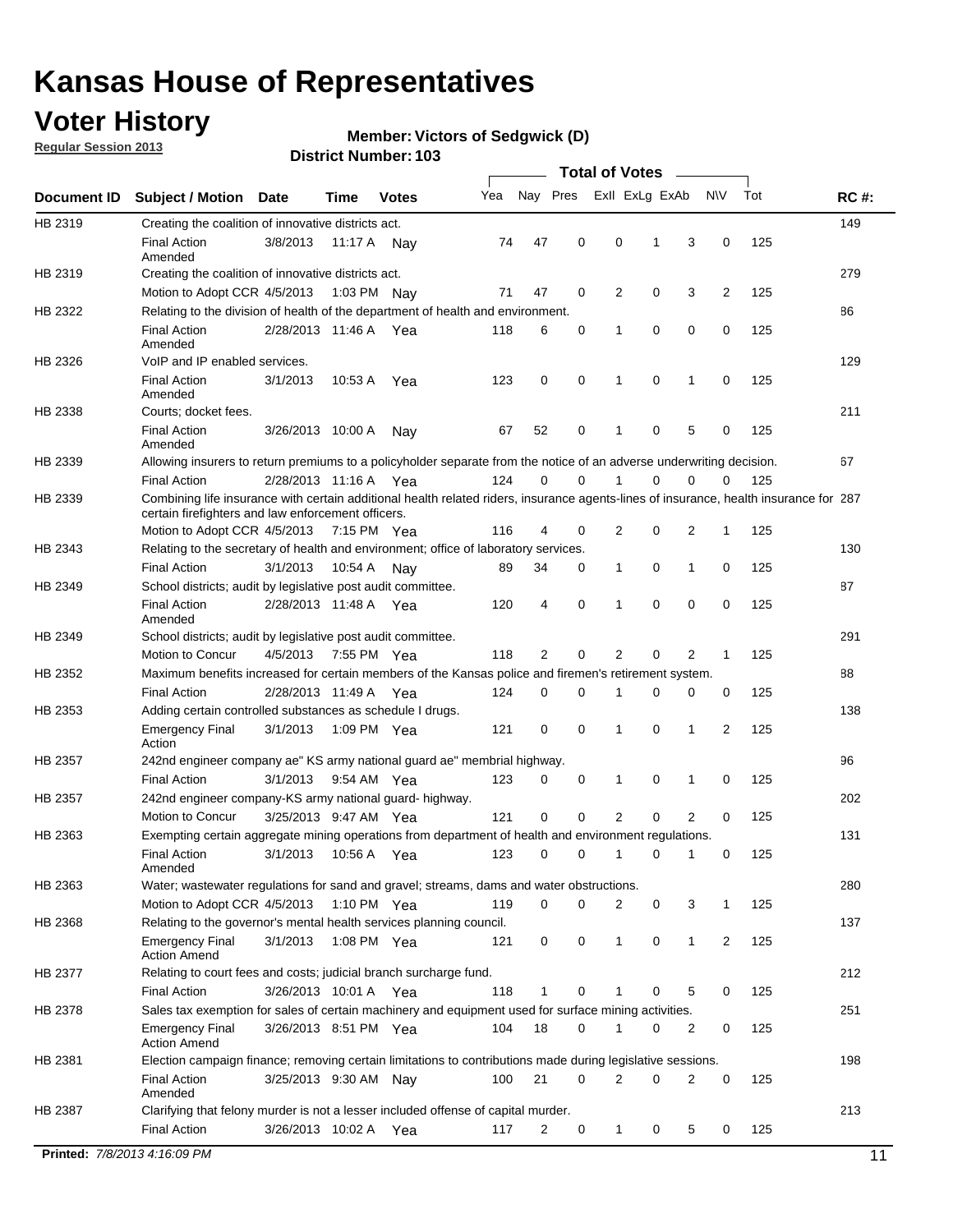## **Voter History**

**Member: Victors of Sedgwick (D)** 

**Regular Session 2013**

|                 |                                                                                                                                                                                                                                                  |                       |         |              |     |              |          | <b>Total of Votes</b> |   |   |              |     |             |
|-----------------|--------------------------------------------------------------------------------------------------------------------------------------------------------------------------------------------------------------------------------------------------|-----------------------|---------|--------------|-----|--------------|----------|-----------------------|---|---|--------------|-----|-------------|
| Document ID     | Subject / Motion Date                                                                                                                                                                                                                            |                       | Time    | <b>Votes</b> | Yea | Nay Pres     |          | Exll ExLg ExAb        |   |   | <b>NV</b>    | Tot | <b>RC#:</b> |
| HB 2389         | Capital murder; notice of intent to seek the death penalty.                                                                                                                                                                                      |                       |         |              |     |              |          |                       |   |   |              |     | 214         |
|                 | <b>Final Action</b>                                                                                                                                                                                                                              | 3/26/2013 10:03 A     |         | Yea          | 118 | 1            | 0        | 1                     | 0 | 5 | 0            | 125 |             |
| HB 2391         | School finance; amount of tax levy authorized to finance ancillary school facilities.                                                                                                                                                            |                       |         |              |     |              |          |                       |   |   |              |     | 237         |
|                 | <b>Emergency Final</b><br><b>Action Amend</b>                                                                                                                                                                                                    | 3/26/2013 8:30 PM Nav |         |              | 64  | 57           | 0        | 1                     | 0 | 2 | 1            | 125 |             |
| HB 2391         | Senate Substitute for HB 2391 by Committee on Ways and Means - Creating the joint committee on uniform educational<br>standards oversight.                                                                                                       |                       |         |              |     |              |          |                       |   |   |              |     | 321         |
|                 | Sub Motion to Concur 6/1/2013                                                                                                                                                                                                                    |                       | 10:06 P | Nav          | 55  | 58           | 0        | 0                     | 0 | 6 | 6            | 125 |             |
| HB 2396         | Allowing the secretary of administration to identify state owned real property as surplus property and establishing an appeals 253<br>process of such identification; also amending procedures for the disposition of state surplus real estate. |                       |         |              |     |              |          |                       |   |   |              |     |             |
|                 | <b>Emergency Final</b><br>Action Amend                                                                                                                                                                                                           | 3/26/2013 8:53 PM Yea |         |              | 122 | 0            | 0        |                       | 0 | 2 | 0            | 125 |             |
| HB 2403         | Issuing \$1,500,000,000 of pension obligation bonds to finance a portion of the unfunded actuarial liability of KPERS.                                                                                                                           |                       |         |              |     |              |          |                       |   |   |              |     | 236         |
|                 | <b>Final Action</b><br>Amended                                                                                                                                                                                                                   | 3/26/2013 8:29 PM Nay |         |              | 73  | 49           | 0        | 1                     | 0 | 2 | 0            | 125 |             |
| <b>HCR 5014</b> | Urging approval of the Presidential Permit application allowing the construction and operation of the TransCanada Keystone<br>XL Pipeline.                                                                                                       |                       |         |              |     |              |          |                       |   |   |              |     | 215         |
|                 | <b>Final Action</b>                                                                                                                                                                                                                              | 3/26/2013 10:05 A     |         | Nav          | 108 | 11           | 0        |                       | 0 | 5 | 0            | 125 |             |
| HR 6004         | Rules of House of Representatives, permanent rules of the 2013-2014 biennium.                                                                                                                                                                    |                       |         |              |     |              |          |                       |   |   |              |     | 4           |
|                 | <b>Final Action</b><br>Amended                                                                                                                                                                                                                   | 1/28/2013 11:09 A     |         | Nav          | 82  | 40           | 0        | 0                     | 0 | 3 | 0            | 125 |             |
| SB 1            | Legislative Post Audit; periodic audits of the State treasurer and the pooled money investment board.                                                                                                                                            |                       |         |              |     |              |          |                       |   |   |              |     | 216         |
|                 | <b>Final Action</b><br>Amended                                                                                                                                                                                                                   | 3/26/2013 10:06 A     |         | Yea          | 118 | 1            | 0        | 1                     | 0 | 5 | 0            | 125 |             |
| SB 16           | Kansas racketeer influenced and corrupt organization act, criminal street gangs.                                                                                                                                                                 |                       |         |              |     |              |          |                       |   |   |              |     | 217         |
|                 | <b>Final Action</b><br>Amended                                                                                                                                                                                                                   | 3/26/2013 10:12 A     |         | Nav          | 74  | 45           | 0        | 1                     | 0 | 5 | 0            | 125 |             |
| SB 20           | Civil procedure; temporary restraining orders and poverty affidavits.                                                                                                                                                                            |                       |         |              |     |              |          |                       |   |   |              |     | 190         |
|                 | <b>Final Action</b><br>Amended                                                                                                                                                                                                                   | 3/22/2013 11:15 A     |         | Yea          | 119 | 0            | 0        | 2                     | 0 | 3 | $\mathbf{1}$ | 125 |             |
| SB 20           | Civil procedure; temporary restraining orders and poverty affidavits.                                                                                                                                                                            |                       |         |              |     |              |          |                       |   |   |              |     | 304         |
|                 | Motion to adopt CCR 5/9/2013                                                                                                                                                                                                                     |                       |         | 2:21 PM Yea  | 119 | $\mathbf{1}$ | 0        | 1                     | 0 | 4 | 0            | 125 |             |
| SB 21           | Firearms; criminal possession of a firearm; expungement; personal and family protection act.                                                                                                                                                     |                       |         |              |     |              |          |                       |   |   |              |     | 255         |
|                 | <b>Emergency Final</b><br>Action                                                                                                                                                                                                                 | 3/26/2013 8:56 PM Yea |         |              | 119 | 3            | 0        |                       | 0 | 2 | 0            | 125 |             |
| SB 23           | Continuation of statewide tax levy for public schools.                                                                                                                                                                                           |                       |         |              |     |              |          |                       |   |   |              |     | 243         |
|                 | <b>Emergency Final</b><br><b>Action Amend</b>                                                                                                                                                                                                    | 3/26/2013 8:38 PM Yea |         |              | 122 | 0            | 0        | 1                     | 0 | 2 | 0            | 125 |             |
| <b>SB 23</b>    | School districts; sttewide tax levy for public schools; school finance amendments                                                                                                                                                                |                       |         |              |     |              |          |                       |   |   |              |     | 296         |
|                 | Motion to Adopt CCR 4/5/2013 9:32 PM Yea                                                                                                                                                                                                         |                       |         |              | 119 | 1            | 0        | 2                     | 0 | 2 | 1            | 125 |             |
| <b>SB 24</b>    | Insurance - Risk-based capital requirements for property, casualty and life insurance companies.                                                                                                                                                 |                       |         |              |     |              |          |                       |   |   |              |     | 204         |
|                 | <b>Final Action</b>                                                                                                                                                                                                                              | 3/26/2013 9:50 AM Yea |         |              | 119 | 0            | 0        |                       | 0 | 5 | 0            | 125 |             |
| SB 25           | Insurance-Risk-based capital requirements for health organizations.                                                                                                                                                                              |                       |         |              |     |              |          |                       |   |   |              |     | 205         |
|                 | <b>Final Action</b>                                                                                                                                                                                                                              | 3/26/2013 9:51 AM Yea |         |              | 119 | 0            | 0        | 1                     | 0 | 5 | 0            | 125 |             |
| SB 27           | Eligibility of students under the military service scholarship program act.                                                                                                                                                                      |                       |         |              |     |              |          |                       |   |   |              |     | 166         |
|                 | <b>Final Action</b><br>Amended                                                                                                                                                                                                                   | 3/19/2013 10:35 A Yea |         |              | 123 | 0            | 0        |                       | 0 | 1 | 0            | 125 |             |
| SB 28           | Authorizing the division of emergency management within the adjutant general's department to accept certain real property.                                                                                                                       |                       |         |              |     |              |          |                       |   |   |              |     | 184         |
|                 | <b>Final Action</b>                                                                                                                                                                                                                              | 3/21/2013 11:22 A Yea |         |              | 121 | 0            | $\Omega$ | 1                     | 0 | 3 | $\Omega$     | 125 |             |
| SB 37           | Kansas home inspectors professional competence and financial responsibility act.                                                                                                                                                                 |                       |         |              |     |              |          |                       |   |   |              |     | 218         |
|                 | <b>Final Action</b>                                                                                                                                                                                                                              | 3/26/2013 10:14 A Yea |         |              | 102 | 17           | 0        | 1                     | 0 | 5 | 0            | 125 |             |
| SB 51           | Health insurance coverage for bankers association.                                                                                                                                                                                               |                       |         |              |     |              |          |                       |   |   |              |     | 189         |
|                 | <b>Final Action</b>                                                                                                                                                                                                                              | 3/22/2013 11:14 A Yea |         |              | 119 | 0            | 0        | 2                     | 0 | 3 | $\mathbf{1}$ | 125 |             |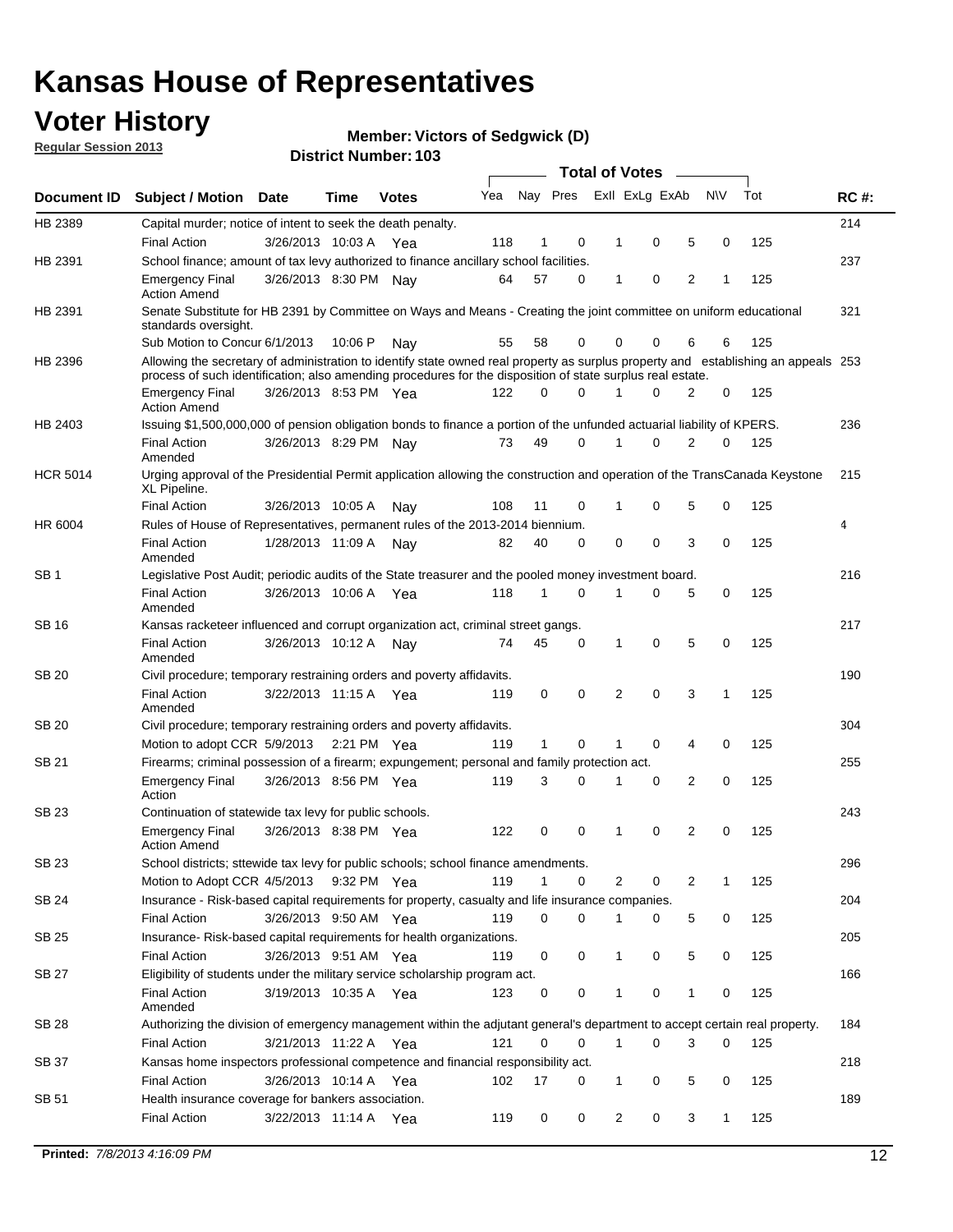## **Voter History**

**Member: Victors of Sedgwick (D)** 

**Regular Session 2013**

|              |                                                                                                                                                                                                                                                                                                                                                                                                         |                       |             |              |     | <b>Total of Votes</b> |             |                |   |                |             |     |             |  |
|--------------|---------------------------------------------------------------------------------------------------------------------------------------------------------------------------------------------------------------------------------------------------------------------------------------------------------------------------------------------------------------------------------------------------------|-----------------------|-------------|--------------|-----|-----------------------|-------------|----------------|---|----------------|-------------|-----|-------------|--|
| Document ID  | <b>Subject / Motion Date</b>                                                                                                                                                                                                                                                                                                                                                                            |                       | Time        | <b>Votes</b> | Yea | Nay Pres              |             | Exll ExLg ExAb |   |                | <b>NV</b>   | Tot | <b>RC#:</b> |  |
| SB 52        | Mortgage interest rate cap increase.                                                                                                                                                                                                                                                                                                                                                                    |                       |             |              |     |                       |             |                |   |                |             |     | 238         |  |
|              | <b>Emergency Final</b><br>Action                                                                                                                                                                                                                                                                                                                                                                        | 3/26/2013 8:32 PM Yea |             |              | 120 | 2                     | 0           |                | 0 | 2              | 0           | 125 |             |  |
| SB 56        | Transferring the recognition of county fair associations from the secretary of agriculture to the board of county<br>commissioners.                                                                                                                                                                                                                                                                     |                       |             |              |     |                       |             |                |   |                |             |     | 191         |  |
|              | <b>Final Action</b><br>Amended                                                                                                                                                                                                                                                                                                                                                                          | 3/22/2013 11:21 A     |             | Yea          | 119 | 0                     | 0           | 2              | 0 | 3              | 1           | 125 |             |  |
| SB 57        | Substitute for SB 57 by Committee on Agriculture - Agriculture; powers and duties of the department of agriculture relating to<br>poultry improvement plan and domesticated deer.                                                                                                                                                                                                                       |                       |             |              |     |                       |             |                |   |                |             |     | 192         |  |
|              | Final Action Sub Bill 3/22/2013 11:24 A Yea<br>Amended                                                                                                                                                                                                                                                                                                                                                  |                       |             |              | 79  | 40                    | 0           | 2              | 0 | 3              | 1           | 125 |             |  |
| SB 57        | Substitute for SB 57 by Committee on Agriculture - Agriculture; powers and duties of the department of agriculture relating to<br>poultry improvement plan, stockyards and domesticated deer.<br>Motion to adopt CCR 4/4/2013 2:18 PM Yea                                                                                                                                                               |                       |             |              | 80  | 42                    | 0           | 1              | 0 | 2              | 0           | 125 | 262         |  |
| SB 58        |                                                                                                                                                                                                                                                                                                                                                                                                         |                       |             |              |     |                       |             |                |   |                |             |     | 219         |  |
|              | Sentencing for unlawful manufacturing of controlled substances.<br><b>Final Action</b>                                                                                                                                                                                                                                                                                                                  | 3/26/2013 10:15 A     |             |              | 119 | 0                     | 0           | 1              | 0 | 5              | 0           | 125 |             |  |
| <b>SB 59</b> | Attorney general; reward for information.                                                                                                                                                                                                                                                                                                                                                               |                       |             | Yea          |     |                       |             |                |   |                |             |     | 193         |  |
|              |                                                                                                                                                                                                                                                                                                                                                                                                         |                       |             |              |     |                       | 0           |                | 0 |                |             |     |             |  |
|              | <b>Final Action</b>                                                                                                                                                                                                                                                                                                                                                                                     | 3/22/2013 11:25 A     |             | Yea          | 119 | 0                     |             | 2              |   | 3              | 1           | 125 |             |  |
| SB 62        | Making gas pipeline safety terminology consistent with federal regulations.                                                                                                                                                                                                                                                                                                                             |                       |             |              |     |                       |             |                |   |                |             |     | 163         |  |
|              | <b>Final Action</b>                                                                                                                                                                                                                                                                                                                                                                                     | 3/19/2013 10:32 A     |             | Yea          | 123 | 0                     | 0           | 1              | 0 | 1              | 0           | 125 |             |  |
| SB 63        | Elections; voting crimes, penalties and prosecution.<br><b>Emergency Final</b><br><b>Action Amend</b>                                                                                                                                                                                                                                                                                                   | 3/26/2013 8:42 PM Nay |             |              | 69  | 53                    | $\mathbf 0$ | 1              | 0 | $\overline{2}$ | $\mathbf 0$ | 125 | 246         |  |
| SB 68        | Driver's license examinations; locations.                                                                                                                                                                                                                                                                                                                                                               |                       |             |              |     |                       |             |                |   |                |             |     | 220         |  |
|              | <b>Final Action</b>                                                                                                                                                                                                                                                                                                                                                                                     | 3/26/2013 10:16 A     |             | Yea          | 116 | 3                     | 0           | 1              | 0 | 5              | 0           | 125 |             |  |
| SB 69        | Motor vehicles; vehicle registration and license plates.                                                                                                                                                                                                                                                                                                                                                |                       |             |              |     |                       |             |                |   |                |             |     | 167         |  |
|              | <b>Final Action</b>                                                                                                                                                                                                                                                                                                                                                                                     | 3/19/2013 10:37 A     |             | Yea          | 117 | 6                     | 0           | 1              | 0 | $\mathbf{1}$   | 0           | 125 |             |  |
| SB 74        | Prison-made goods act; prohibiting prisoner production of manufactured or modular homes.                                                                                                                                                                                                                                                                                                                |                       |             |              |     |                       |             |                |   |                |             |     | 221         |  |
|              | <b>Final Action</b>                                                                                                                                                                                                                                                                                                                                                                                     | 3/26/2013 10:19 A     |             | Nay          | 87  | 32                    | 0           | 1              | 0 | 5              | 0           | 125 |             |  |
| SB 75        | Record requirements and civil penalties relating to sales of plastic bulk merchandise containers.                                                                                                                                                                                                                                                                                                       |                       |             |              |     |                       |             |                |   |                |             |     | 222         |  |
|              | <b>Final Action</b>                                                                                                                                                                                                                                                                                                                                                                                     | 3/26/2013 10:21 A     |             | Yea          | 101 | 18                    | 0           | 1              | 0 | 5              | 0           | 125 |             |  |
| SB 81        | Open records; requests for criminal justice information; restriction of certain officials' information from publicly accessible<br>records.                                                                                                                                                                                                                                                             |                       |             |              |     |                       |             |                |   |                |             |     | 194         |  |
|              | <b>Final Action</b><br>Amended                                                                                                                                                                                                                                                                                                                                                                          | 3/22/2013 11:27 A     |             | Yea          | 119 | 0                     | 0           | 2              | 0 | 3              |             | 125 |             |  |
| <b>SB83</b>  | House Substitute for SB 83 by Committee on Taxation - Income tax deductions and modifications; severance tax; sales tax;<br>delinquent tax liabilities.                                                                                                                                                                                                                                                 |                       |             |              |     |                       |             |                |   |                |             |     | 187         |  |
|              | Final Action Sub Bill 3/21/2013 11:30 A                                                                                                                                                                                                                                                                                                                                                                 |                       |             | Nav          | 96  | 25                    | 0           | 1              | 0 | 3              | 0           | 125 |             |  |
| SB 83        | House Substitute for SB 83 by Committee on Taxation--Income tax deductions and modifications; severance tax; sales tax and 260<br>compensating use tax, preseumptions relating to nexus; property tax, exemptions, new automobile manufacturinge property;<br>taxation of watercraft; leased commercial and industrial property appeals; correction of clerical errors.<br>Motion to adopt CCR 4/3/2013 |                       | 10:35 A Nay |              | 104 | 15                    | 0           | $\mathbf{1}$   | 0 | 3              | 2           | 125 |             |  |
| SB 84        | House Substitute for SB 84 by Committee on Taxation - Reduction to state income tax rates based on selected actual state                                                                                                                                                                                                                                                                                |                       |             |              |     |                       |             |                |   |                |             |     | 188         |  |
|              | general fund receipts computations; distribution of revenues from sales and compensating use tax; reduction of<br>Final Action Sub Bill 3/21/2013 11:34 A Nay                                                                                                                                                                                                                                           |                       |             |              | 82  | 39                    | $\Omega$    |                | 0 | 3              | $\Omega$    | 125 |             |  |
| SB 84        | Amended<br>House Substitute for SB 84 -- Reduction to state income tax rates based on selected actual state general fund receipts                                                                                                                                                                                                                                                                       |                       |             |              |     |                       |             |                |   |                |             |     | 317         |  |
|              | computations; reduction of itemized deductions.<br>Motion to adopt CCR 5/28/2013 2:32 PM Nav                                                                                                                                                                                                                                                                                                            |                       |             |              | 42  | 71                    | 0           |                | 0 | 9              | 2           | 125 |             |  |
| SB 84        | House Substitute for SB 84 -- Reduction to state income tax rates based on selected actual state general fund receipts                                                                                                                                                                                                                                                                                  |                       |             |              |     |                       |             |                |   |                |             |     | 319         |  |
|              | computations; reduction of itemized deductions.<br>Motion to adopt CCR 5/30/2013 9:14 PM Nay                                                                                                                                                                                                                                                                                                            |                       |             |              | 18  | 94                    | 0           |                | 0 | 9              | 3           | 125 |             |  |
| SB 85        | Motor vehicle insurance; providing proof of insurance by cellular phone or portable electronic device.                                                                                                                                                                                                                                                                                                  |                       |             |              |     |                       |             |                |   |                |             |     | 175         |  |
|              | <b>Final Action</b>                                                                                                                                                                                                                                                                                                                                                                                     | 3/20/2013 10:25 A Yea |             |              | 123 | 0                     | $\Omega$    |                | 0 | 1              | 0           | 125 |             |  |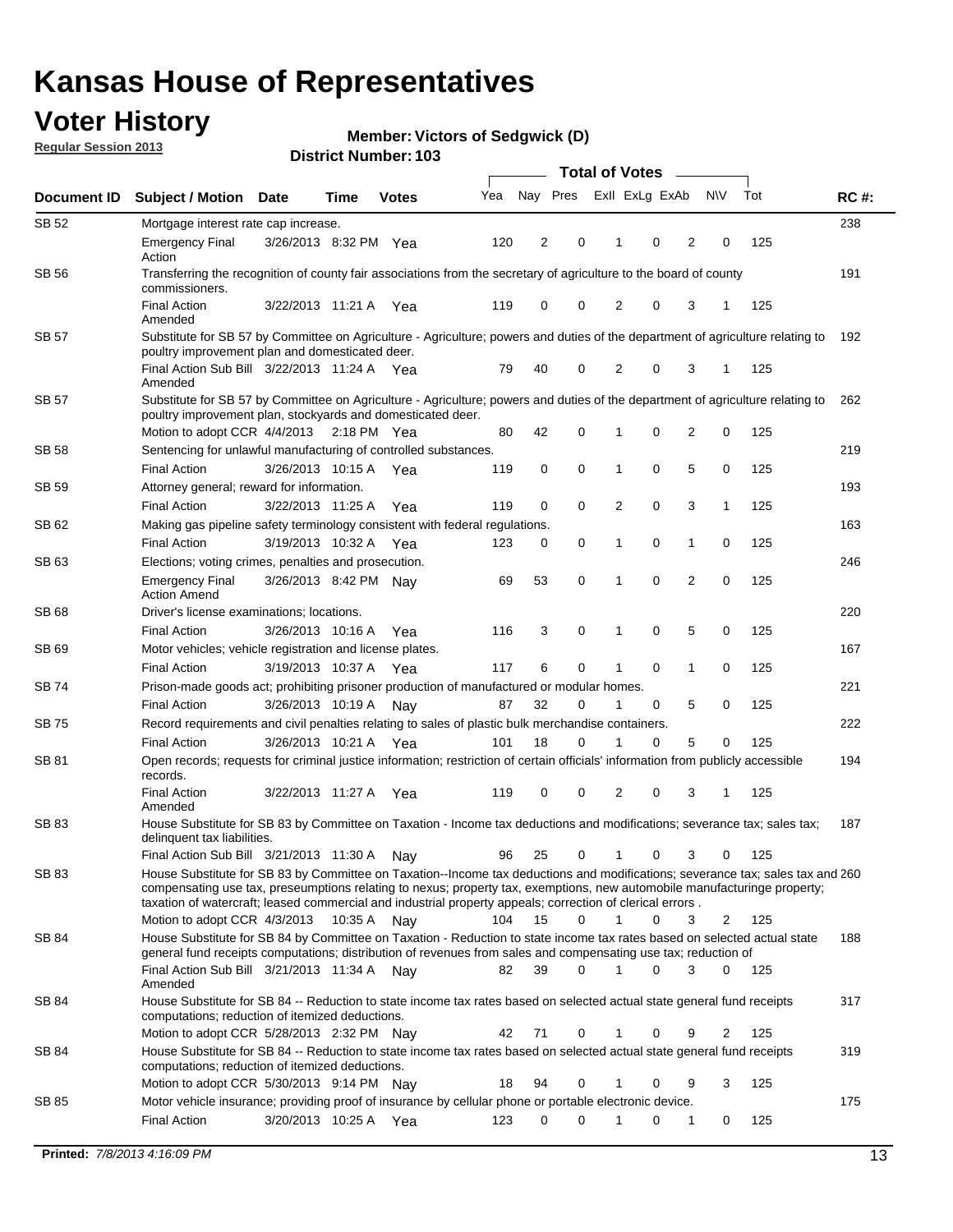## **Voter History**

**Regular Session 2013**

#### **Member: Victors of Sedgwick (D)**

|                    |                                                                                                       | טטו דיסעוווואנו זעוווסוע |             | <b>Total of Votes</b> |     |              |              |  |                |                |                |              |     |             |
|--------------------|-------------------------------------------------------------------------------------------------------|--------------------------|-------------|-----------------------|-----|--------------|--------------|--|----------------|----------------|----------------|--------------|-----|-------------|
| <b>Document ID</b> | <b>Subject / Motion</b>                                                                               | <b>Date</b>              | <b>Time</b> | <b>Votes</b>          | Yea |              | Nay Pres     |  |                | Exll ExLg ExAb |                | <b>NV</b>    | Tot | <b>RC#:</b> |
| <b>SB 88</b>       | Increasing the children's advocacy center assessment fee.                                             |                          |             |                       |     |              |              |  |                |                |                |              |     | 223         |
|                    | <b>Final Action</b><br>Amended                                                                        | 3/26/2013 10:22 A Yea    |             |                       | 118 | $\mathbf{1}$ | 0            |  | $\mathbf 1$    | 0              | 5              | 0            | 125 |             |
| SB 96              | Motor vehicles; counties with multiple registration facilities; additional registration fee.          |                          |             |                       |     |              |              |  |                |                |                |              |     | 224         |
|                    | <b>Final Action</b><br>Amended                                                                        | 3/26/2013 10:24 A        |             | Yea                   | 106 | 12           | 0            |  | 1              | 0              | 5              | 1            | 125 |             |
| SB 96              | Additional motor vehicle registration fees.                                                           |                          |             |                       |     |              |              |  |                |                |                |              |     | 263         |
|                    | Motion to adopt CCR 4/4/2013                                                                          |                          | 2:21 PM Yea |                       | 114 | 8            | 0            |  | 1              | 0              | $\overline{2}$ | 0            | 125 |             |
| SB 102             | Requiring the state treasurer to provide a list of daily deposits to the secretary of administration. |                          |             |                       |     |              |              |  |                |                |                |              |     | 195         |
|                    | <b>Final Action</b><br>Amended                                                                        | 3/22/2013 11:28 A        |             | Yea                   | 119 | 0            | 0            |  | 2              | 0              | 3              | 1            | 125 |             |
| SB 102             | Enacting the second amendment protection act.                                                         |                          |             |                       |     |              |              |  |                |                |                |              |     | 295         |
|                    | Motion to Adopt CCR 4/5/2013                                                                          |                          | 9:20 PM Nay |                       | 96  | 24           | 0            |  | $\overline{2}$ | 0              | $\overline{2}$ | 1            | 125 |             |
| SB 111             | Establishing Native American legislative day at the capitol; awarding of high school diplomas.        |                          |             |                       |     |              |              |  |                |                |                |              |     | 245         |
|                    | <b>Emergency Final</b><br><b>Action Amend</b>                                                         | 3/26/2013 8:41 PM Yea    |             |                       | 122 | 0            | $\Omega$     |  |                | 0              | 2              | 0            | 125 |             |
| SB 113             | Credit unions; changes in certain loan limitations.                                                   |                          |             |                       |     |              |              |  |                |                |                |              |     | 234         |
|                    | <b>Emergency Final</b><br>Action                                                                      | 3/26/2013 8:25 PM Yea    |             |                       | 122 | 0            | 0            |  | 1              | $\mathbf 0$    | $\overline{2}$ | $\mathbf 0$  | 125 |             |
| <b>SB 118</b>      | Relating to law enforcement reporting and investigation of missing persons.                           |                          |             |                       |     |              |              |  |                |                |                |              |     | 225         |
|                    | <b>Final Action</b>                                                                                   | 3/26/2013 10:25 A        |             | Yea                   | 119 | 0            | 0            |  | 1              | 0              | 5              | 0            | 125 |             |
| SB 120             | Enacting the Kansas farmers' market promotion act.                                                    |                          |             |                       |     |              |              |  |                |                |                |              |     | 196         |
|                    | <b>Final Action</b><br>Amended                                                                        | 3/22/2013 11:31 A        |             | Nav                   | 68  | 51           | 0            |  | 2              | $\mathbf 0$    | 3              | 1            | 125 |             |
| SB 122             | Kansas administrative procedure act; service of order or notice.                                      |                          |             |                       |     |              |              |  |                |                |                |              |     | 226         |
|                    | <b>Final Action</b><br>Amended                                                                        | 3/26/2013 10:26 A        |             | Yea                   | 119 | 0            | 0            |  | 1              | 0              | 5              | 0            | 125 |             |
| SB 122             | Elections; unauthorized voting disclosures.                                                           |                          |             |                       |     |              |              |  |                |                |                |              | 286 |             |
|                    | Motion to Adopt CCR 4/5/2013                                                                          |                          | 6:23 PM     | Nav                   | 89  | 31           | 0            |  | 2              | 0              | $\overline{2}$ | $\mathbf{1}$ | 125 |             |
| SB 124             | Amending the Kansas restraint of trade act.                                                           |                          |             |                       |     |              |              |  |                |                |                |              |     | 227         |
|                    | <b>Final Action</b><br>Amended                                                                        | 3/26/2013 10:27 A        |             | Yea                   | 116 | 2            | 1            |  | 1              | $\mathbf 0$    | 5              | $\mathbf 0$  | 125 |             |
| SB 124             | Amending the Kansas restraint of trade act.                                                           |                          |             |                       |     |              |              |  |                |                |                |              |     | 273         |
|                    | Motion to Adopt CCR 4/5/2013                                                                          |                          | 11:06 A     | Nav                   | 97  | 23           | 0            |  | 2              | 0              | 2              | 1            | 125 |             |
| <b>SB 128</b>      | Career technical education incentive program amendments.                                              |                          |             |                       |     |              |              |  |                |                |                |              |     | 168         |
|                    | <b>Final Action</b><br>Amended                                                                        | 3/19/2013 10:39 A        |             | Yea                   | 123 | 0            | 0            |  | 1              | 0              | 1              | 0            | 125 |             |
| SB 129             | Bank commissioner; certain fees and hearing costs.                                                    |                          |             |                       |     |              |              |  |                |                |                |              |     | 254         |
|                    | <b>Emergency Final</b><br><b>Action Amend</b>                                                         | 3/26/2013 8:55 PM Yea    |             |                       | 110 | 12           | 0            |  | 1              | 0              | 2              | 0            | 125 |             |
| SB 129             | Mortgage interest rate cap increase.                                                                  |                          |             |                       |     |              |              |  |                |                |                |              |     | 272         |
|                    | Motion to Adopt CCR 4/5/2013                                                                          |                          | 10:42 A Yea |                       | 121 | 0            | 0            |  | 2              | 0              | $\overline{2}$ | 0            | 125 |             |
| SB 135             | Transferring boiler inspection duties from the department of labor to the state fire marshal.         |                          |             |                       |     |              |              |  |                |                |                |              |     | 228         |
|                    | <b>Final Action</b>                                                                                   | 3/26/2013 10:28 A Yea    |             |                       | 114 | 5            | 0            |  | $\mathbf{1}$   | 0              | 5              | 0            | 125 |             |
| SB 136             | Providing veterans designation on driver's licenses and nondriver identification cards.               |                          |             |                       |     |              |              |  |                |                |                |              |     | 244         |
|                    | <b>Emergency Final</b><br><b>Action Amend</b>                                                         | 3/26/2013 8:39 PM Yea    |             |                       | 119 | 3            | 0            |  | $\mathbf{1}$   | 0              | $\overline{2}$ | 0            | 125 |             |
| SB 139             | Kansas money transmitter act.                                                                         |                          |             |                       |     |              |              |  |                |                |                |              |     | 229         |
|                    | <b>Final Action</b>                                                                                   | 3/26/2013 10:30 A Yea    |             |                       | 117 | $\mathbf{1}$ | $\mathbf{1}$ |  | $\mathbf{1}$   | $\mathbf 0$    | 5              | 0            | 125 |             |
| SB 142             | Abortion; concerning civil actions related to abortion.                                               |                          |             |                       |     |              |              |  |                |                |                |              |     | 241         |
|                    | <b>Emergency Final</b><br>Action                                                                      | 3/26/2013 8:36 PM Nay    |             |                       | 89  | 33           | 0            |  | 1              | 0              | $\overline{2}$ | 0            | 125 |             |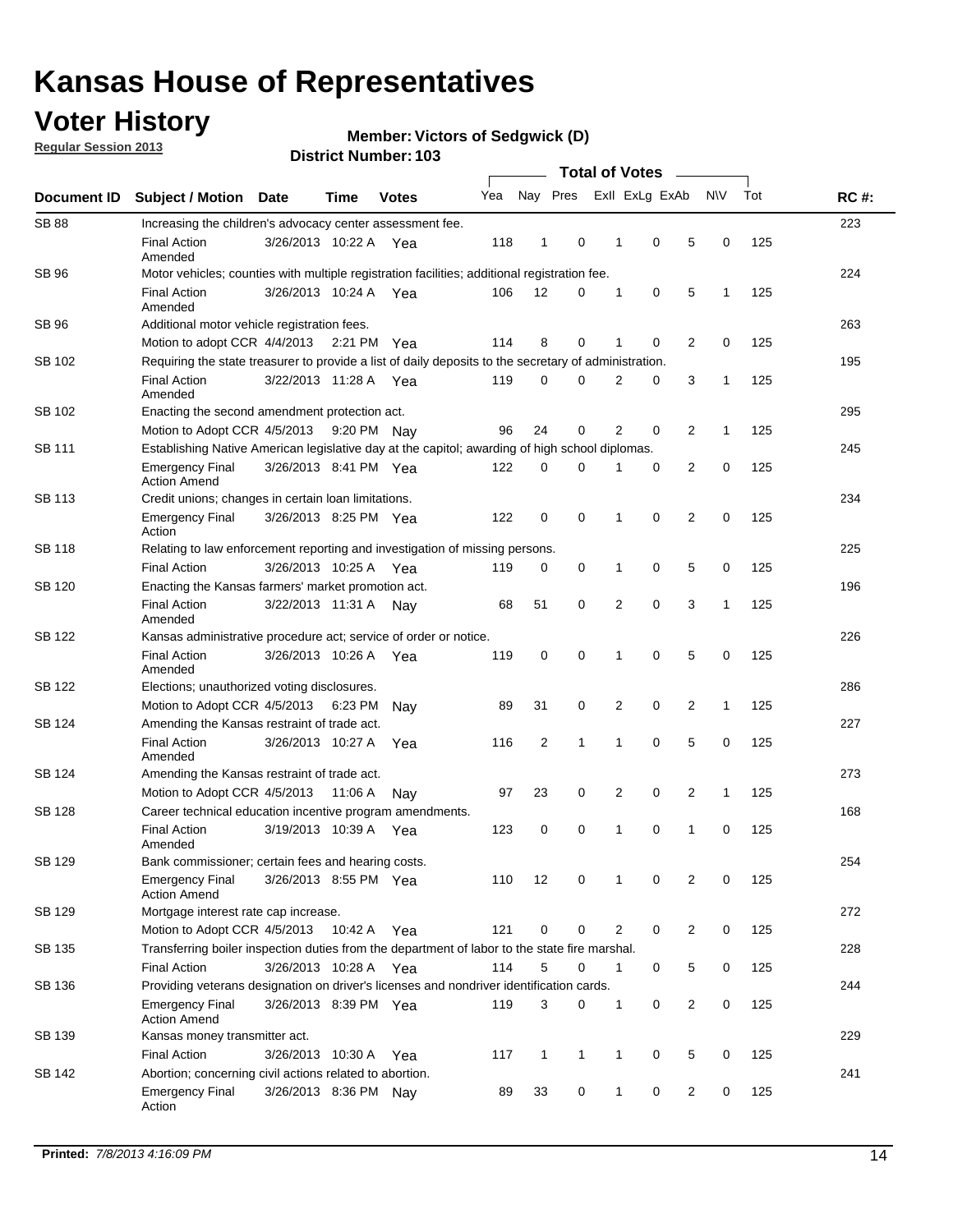## **Voter History**

**Member: Victors of Sedgwick (D)** 

**Regular Session 2013**

| Document ID     |                                                                                                                                                                                                       |                                                                                        |                                                                               |              |     |          | <b>Total of Votes</b> |              |                |                |     |     | <b>RC#:</b> |  |  |  |  |  |  |
|-----------------|-------------------------------------------------------------------------------------------------------------------------------------------------------------------------------------------------------|----------------------------------------------------------------------------------------|-------------------------------------------------------------------------------|--------------|-----|----------|-----------------------|--------------|----------------|----------------|-----|-----|-------------|--|--|--|--|--|--|
|                 | <b>Subject / Motion</b>                                                                                                                                                                               | Date                                                                                   | Time                                                                          | <b>Votes</b> | Yea | Nay Pres |                       |              | Exll ExLg ExAb |                | N\V | Tot |             |  |  |  |  |  |  |
| <b>SB 149</b>   |                                                                                                                                                                                                       | 239<br>Drug screening for recipients of cash assistance and unemployment benefits.     |                                                                               |              |     |          |                       |              |                |                |     |     |             |  |  |  |  |  |  |
|                 | <b>Emergency Final</b><br><b>Action Amend</b>                                                                                                                                                         | 3/26/2013 8:33 PM Nav                                                                  |                                                                               |              | 106 | 16       | 0                     | 1            | 0              | 2              | 0   | 125 |             |  |  |  |  |  |  |
| SB 164          | Relating to the director of vehicles regulating providers of motor vehicle functions.                                                                                                                 |                                                                                        |                                                                               |              |     |          |                       |              |                |                |     |     | 247         |  |  |  |  |  |  |
|                 | <b>Emergency Final</b><br><b>Action Amend</b>                                                                                                                                                         | 3/26/2013 8:43 PM Yea                                                                  |                                                                               |              | 117 | 5        | 0                     | 1            | 0              | 2              | 0   | 125 |             |  |  |  |  |  |  |
| SB 164          | Relating to the director of vehicles regulating providers of motor vehicle functions.                                                                                                                 |                                                                                        |                                                                               |              |     |          |                       |              |                |                |     |     | 268         |  |  |  |  |  |  |
|                 | Motion to adopt CCR 4/4/2013 5:32 PM Yea                                                                                                                                                              |                                                                                        |                                                                               |              | 111 | 9        | 0                     | $\mathbf{1}$ | 0              | 2              | 2   | 125 |             |  |  |  |  |  |  |
| SB 166          |                                                                                                                                                                                                       |                                                                                        | 206<br>Insurers supervision, rehabilitation and liquidation act; derivatives. |              |     |          |                       |              |                |                |     |     |             |  |  |  |  |  |  |
|                 | <b>Final Action</b>                                                                                                                                                                                   | 3/26/2013 9:52 AM Yea                                                                  |                                                                               |              | 119 | 0        | 0                     | 1            | 0              | 5              | 0   | 125 |             |  |  |  |  |  |  |
| <b>SB 168</b>   | Limiting nuisance actions against certain agricultural activities.                                                                                                                                    |                                                                                        |                                                                               |              |     |          |                       |              |                |                |     |     | 169         |  |  |  |  |  |  |
|                 | <b>Final Action</b><br>Amended                                                                                                                                                                        | 3/19/2013 10:40 A Yea                                                                  |                                                                               |              | 111 | 12       | 0                     | 1            | $\mathbf 0$    | 1              | 0   | 125 |             |  |  |  |  |  |  |
| SB 168          | Limiting nuisance actions against certain agricultural activities.                                                                                                                                    |                                                                                        |                                                                               |              |     |          |                       |              |                |                |     |     | 264         |  |  |  |  |  |  |
|                 | Motion to adopt CCR 4/4/2013                                                                                                                                                                          |                                                                                        | 2:30 PM Yea                                                                   |              | 110 | 12       | 0                     | 1            | 0              | 2              | 0   | 125 |             |  |  |  |  |  |  |
| SB 171          | School districts; amendments to Kansas uniform financial accounting and reporting act.                                                                                                                |                                                                                        |                                                                               |              |     |          |                       |              |                |                |     |     | 248         |  |  |  |  |  |  |
|                 | <b>Emergency Final</b><br><b>Action Amend</b>                                                                                                                                                         | 3/26/2013 8:44 PM Yea                                                                  |                                                                               |              | 122 | 0        | 0                     | 1            | 0              | 2              | 0   | 125 |             |  |  |  |  |  |  |
| SB 171          |                                                                                                                                                                                                       | School districts; amendments to Kansas uniform financial accounting and reporting act. |                                                                               |              |     |          |                       |              |                |                |     |     | 285         |  |  |  |  |  |  |
|                 | Motion to Adopt CCR 4/5/2013 6:19 PM Nay                                                                                                                                                              |                                                                                        |                                                                               |              | 63  | 57       | 0                     | 2            | 0              | 2              | 1   | 125 |             |  |  |  |  |  |  |
| SB 171          | Appropriations for FY 2013, FY 2014, FY 2015, FY 2016, FY 2017 and FY 2018 for various state agencies; capital<br>improvement projects; claims against the state.                                     |                                                                                        |                                                                               |              |     |          |                       |              |                |                |     | 320 |             |  |  |  |  |  |  |
|                 | Motion to adopt CCR 6/1/2013 4:30 PM Nay                                                                                                                                                              |                                                                                        |                                                                               |              | 63  | 51       | 0                     | 0            | 0              | 8              | 3   | 125 |             |  |  |  |  |  |  |
| SB 187          | Establishing the workers compensation and employment security boards nominating committee; administrative law judge<br>appointment; workers compensation appeals board.                               |                                                                                        |                                                                               |              |     |          |                       |              |                |                |     |     | 242         |  |  |  |  |  |  |
|                 | <b>Emergency Final</b><br><b>Action Amend</b>                                                                                                                                                         | 3/26/2013 8:37 PM Nay                                                                  |                                                                               |              | 88  | 34       | 0                     | 1            | 0              | 2              | 0   | 125 |             |  |  |  |  |  |  |
| SB 187          | Amending workers compensation law provisions; establishing the workers compensation and employment security boards<br>nominating committee; notice requirements; workplace health and safety program. |                                                                                        |                                                                               |              |     |          |                       |              |                |                |     |     | 274         |  |  |  |  |  |  |
|                 | Motion to Adopt CCR 4/5/2013 11:26 A Nav                                                                                                                                                              |                                                                                        |                                                                               |              | 89  | 31       | 0                     | 2            | 0              | 3              | 0   | 125 |             |  |  |  |  |  |  |
| SB 199          |                                                                                                                                                                                                       | University of Kansas medical center; midwest center for stem cell therapy.             |                                                                               |              |     |          |                       |              |                |                |     |     | 235         |  |  |  |  |  |  |
|                 | <b>Emergency Final</b><br><b>Action Amend</b>                                                                                                                                                         | 3/26/2013 8:26 PM Nav                                                                  |                                                                               |              | 90  | 32       | 0                     | 1            | 0              | 2              | 0   | 125 |             |  |  |  |  |  |  |
| SB 199          | Health care; stem cell therapy and unused medications.                                                                                                                                                |                                                                                        |                                                                               |              |     |          |                       |              |                |                |     |     | 290         |  |  |  |  |  |  |
|                 | Motion to Adopt CCR 4/5/2013 7:52 PM Nay                                                                                                                                                              |                                                                                        |                                                                               |              | 90  | 30       | 0                     | 2            | 0              | $\overline{2}$ | 1   | 125 |             |  |  |  |  |  |  |
| SB 216          | Allowing a public building commission to acquire land for a municipal university similar to what such commission is currently<br>allowed to do for any state university.                              |                                                                                        |                                                                               |              |     |          |                       |              |                |                |     |     | 185         |  |  |  |  |  |  |
|                 | <b>Final Action</b>                                                                                                                                                                                   | 3/21/2013 11:23 A                                                                      |                                                                               | Yea          | 121 | 0        | 0                     | 1            | 0              | 3              | 0   | 125 |             |  |  |  |  |  |  |
| SB 246          | Reconciling amendments to certain statutes.                                                                                                                                                           |                                                                                        |                                                                               |              |     |          |                       |              |                |                |     |     | 315         |  |  |  |  |  |  |
|                 | <b>Emergency Final</b><br>Action                                                                                                                                                                      | 5/23/2013 2:14 PM Yea                                                                  |                                                                               |              | 111 | 0        | 0                     | 1            | 0              | 8              | 5   | 125 |             |  |  |  |  |  |  |
| <b>SCR 1604</b> | Joint rules for the Senate and House of Representatives, 2013-2014.                                                                                                                                   |                                                                                        |                                                                               |              |     |          |                       |              |                |                |     |     | 5           |  |  |  |  |  |  |
|                 | <b>Final Action</b><br>Amended                                                                                                                                                                        | 1/28/2013 11:12 A Nay                                                                  |                                                                               |              | 81  | 41       | 0                     | 0            | 0              | 3              | 0   | 125 |             |  |  |  |  |  |  |
| <b>SCR 1606</b> | Honoring pregnancy maintenance resource centers.                                                                                                                                                      |                                                                                        |                                                                               |              |     |          |                       |              |                |                |     |     | 240         |  |  |  |  |  |  |
|                 | <b>Emergency Final</b><br>Action                                                                                                                                                                      | 3/26/2013 8:34 PM Yea                                                                  |                                                                               |              | 122 | 0        | 0                     | 1            | 0              | 2              | 0   | 125 |             |  |  |  |  |  |  |